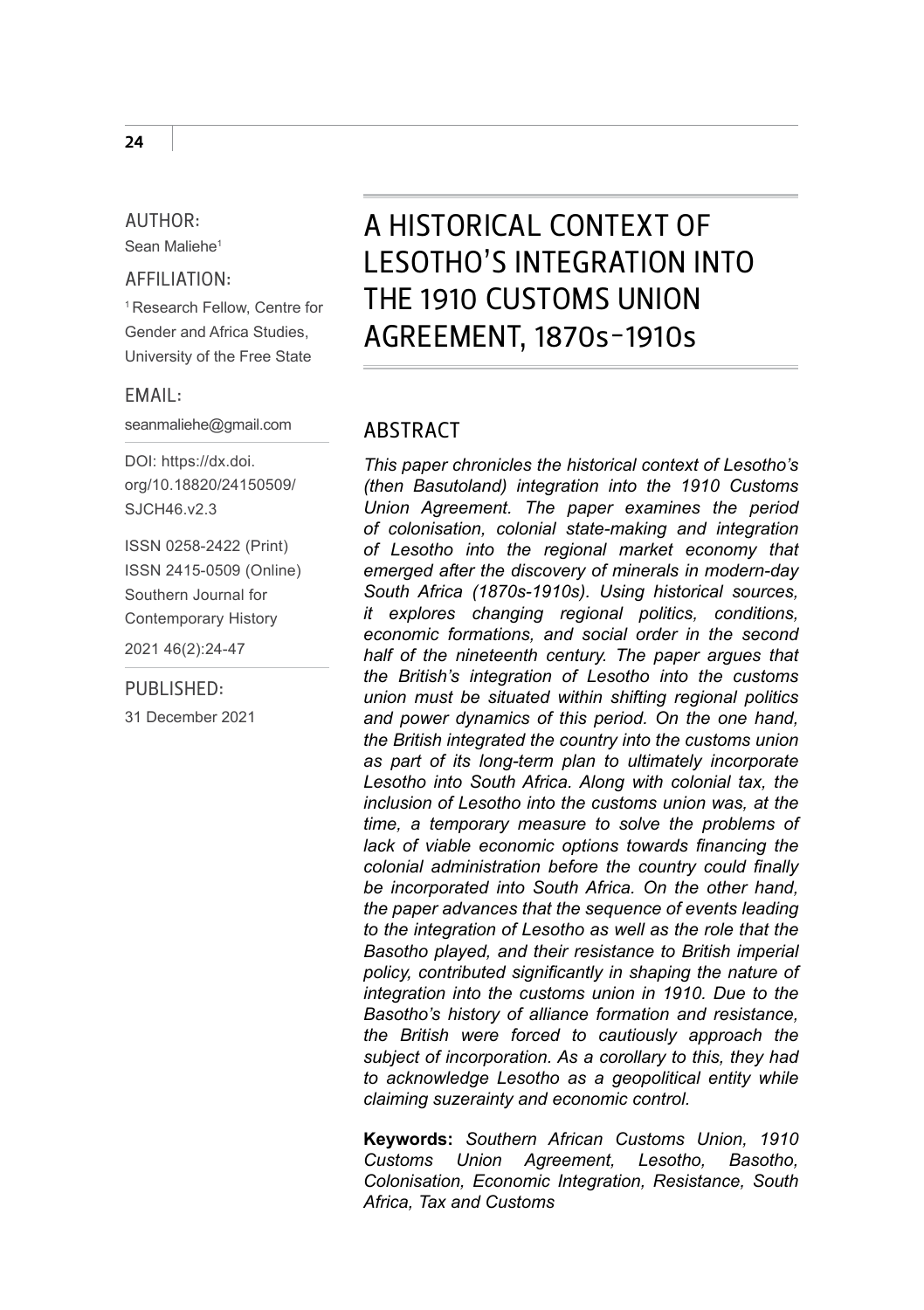**Maliehe** / A historical context of Lesotho's integration into the 1910 customs union  $\overline{\phantom{a}}$  25

#### 1. INTRODUCTION

This paper explores a scantily researched area in the economic history of Lesotho1 : the story of how Lesotho's economy was integrated into the regional colonial economy through one of the earliest customs arrangements in the world, the Customs Union Convention (CUC) between the Cape Colony and the Free State, in 1891, laying the a basis for Lesotho's membership of CUC's successors, the Customs Union Agreement in 1910 (CUA) and, then, Southern Africa Customs Union Agreement (SACUA, better-known simply as SACU) in 1969.2

Lesotho is landlocked within the regional economic giant, South Africa. To-date, the country is dependent on imports from, and through, South Africa, foreign direct investment, foreign aid, and SACU revenues, constituting an average of about 60 per cent of the national income.<sup>3</sup> During the colonial and postcolonial periods, the ordinary Basotho depended on mining wages, remittances, and small-scale agriculture as well as small businesses.<sup>4</sup> Consequently, the country has been labelled as a "dependent economy".5 Reacting to acute poverty and perpetual political instability, arguments for and against Lesotho being the tenth province of South Africa, continue to be heated in the everyday popular discourses and scholarly debates.<sup>6</sup>

With few studies published, the economic history of Lesotho is still in its infancy. Elizabeth Eldredge studied Lesotho's political and economic organisation and production in the nineteenth century.7 In his seminal paper,

<sup>1</sup> The name Lesotho was made official in 1966 to refer to the territory known as the Basutoland in the colonial era. In this paper, Lesotho is used to refer to the territory throughout the precolonial and colonial period. The name Basutoland appears in quotations and is used as a descriptive term for laws, institutions, and so on.

<sup>2</sup> The 1910 Customs Union Agreement assumed became the Southern African Customs Union in 1969.

<sup>3</sup> Central Bank of Lesotho, *Lesotho Central Bank economic review* (Maseru: Central Bank of Lesotho, 2012), p.3.

<sup>4</sup> C Murray, "From granary to labour reserve: An economic history of Lesotho", *South African Labour Bulletin* 6 (4), 1980, pp. 3-20; C Murray, *Families divided: The impact of migrant labour in Lesotho* (Cambridge: Cambridge University Press, 1981); S Maliehe, "An obscured narrative in the political economy of colonial commerce in Lesotho, 1870-1966", *Historia*  59 (2), 2014, pp. 28-45; S Maliehe, "Money and markets for and against the people: The rise and fall of Basotho's pre-colonial economic independence, 1833-1930s". In: K Hart (ed.), *Money in the human Economy* (Oxford: Berghahn Press, 2017), pp. 229-249.

<sup>5</sup> M Ward, "Economic independence for Lesotho?", *The Journal of African Studies* 5 (3), 1967, pp. 355-368; P Wellings, "The 'relative autonomy' of the Basotho state: Internal and external determinants of Lesotho's political economy", *Political Geography Quarterly* 4 (3), 1985, pp. 267-352; M Lundahl and L Peterson, *The dependent economy: Lesotho and the Southern African Customs Union* (New York: Taylor and Francis Group, 1992).

<sup>6</sup> See, M Thabane (ed.), *Towards an anatomy of persistent political instability in Lesotho, 1966-2016* (Roma: National University of Lesotho, 2017).

<sup>7</sup> E Eldredge, *A South Africa kingdom: The pursuit of security in nineteenth century Lesotho*  (Cambridge: Cambridge University Press, 1993).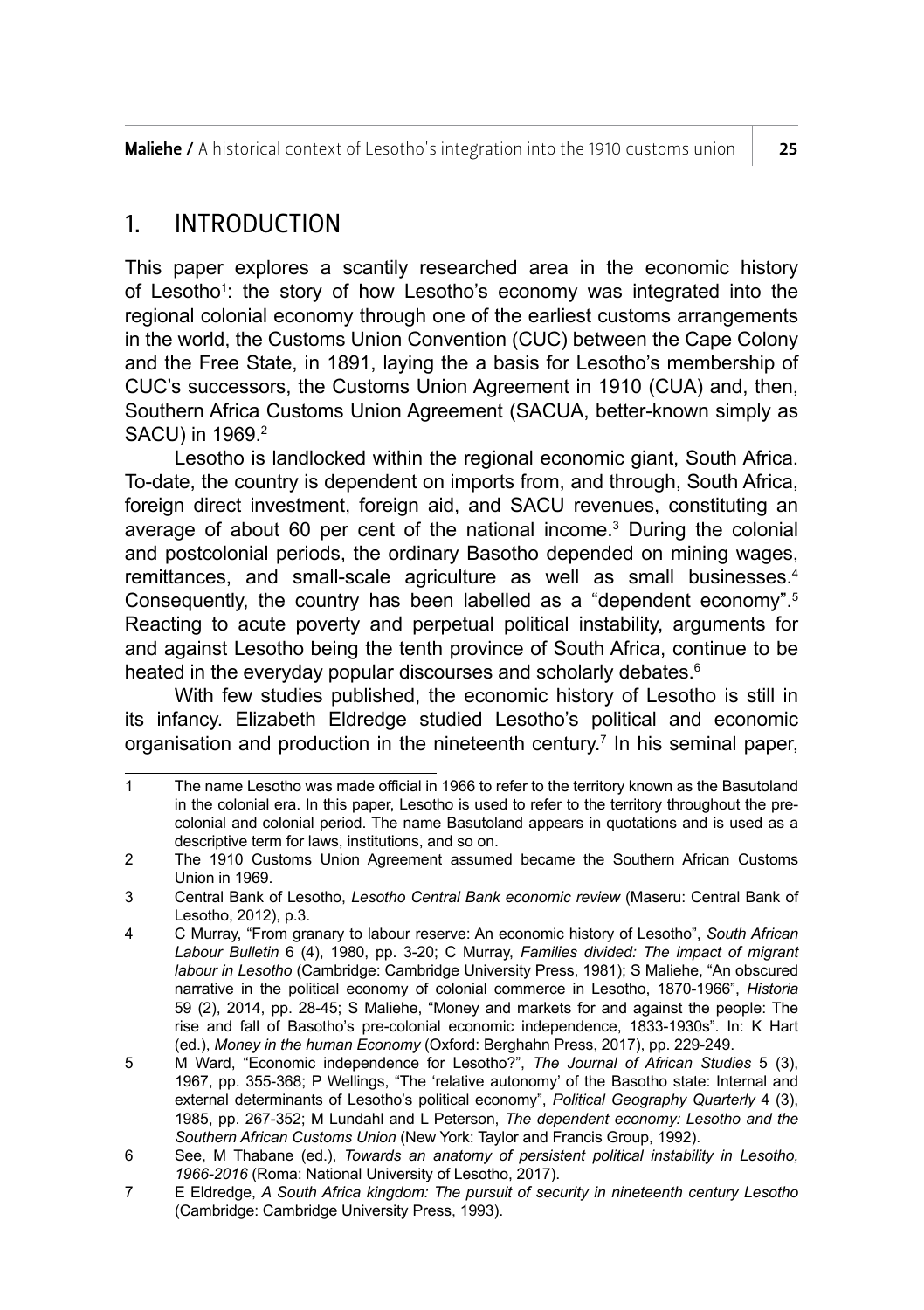"From Granary to Labour Reserve", Murray studied the economic history of Lesotho's integration into the regional mining economy.<sup>8</sup> Timothy Keegan studied trade in the nineteenth century.<sup>9</sup> James Walton and Christopher Danziger wrote the two biographies of the Frasers Company.<sup>10</sup> Motlatsi Thabane explored various aspects of the colonial economy.11 Sean Maliehe devoted his research to the history of commerce in Lesotho.12

Generally, the history of Lesotho's integration into SACU is subsumed within studies that explore the history of the organisation. These studies focus their attention on the actual history of customs union, processes of regional integration, structure of the organisation, and the nature of relations among the member states.13 Some studies focused on the customs and trade relations between South Africa and other regional economies. Ian Phimister and Abraham Mlombo studied customs and trade relations between Zimbabwe and South Africa, focusing on the interwar period.14

Therefore, it is important to study the history of Lesotho and its integration into the customs union. This paper chronicles historical conditions and politics leading to, and surrounding, the integration of Lesotho into the 1910 Customs Union Agreement. It focuses on the period between the 1870s and 1910s. This was the period of colonial state-making and integration of Lesotho into the regional capitalist economy that emerged after the discovery of the minerals (diamonds and gold) in the second half of the nineteenth century in modern-day South Africa.

<sup>8</sup> Murray, "From granary to labour reserve", pp. 3-20.<br>9 T Keegan. "Trade. accumulation and impoverishm

<sup>9</sup> T Keegan, "Trade, accumulation and impoverishment: Mercantile capital and the economic transformation of Lesotho and the conquered territory, 1870-1920", *Journal of Southern African Studies* 12 (2), 1986, pp. 196-216.

<sup>10</sup> J Walton, *Father of kindness and father of horses - ramosa le ralipere: A history of Frasers Limited* (Morija: Morija Printing Works, 1958); C Danziger, *A traders' century – The fortunes of Frasers* (Cape Town: Purnell, 1979).

<sup>11</sup> M Thabane, "Aspects of colonial economy and society, 1868-1966". In: NW Pule and M Thabane (eds.), *Essays on aspects of the political economy of Lesotho, 1500-2000* (Roma: Department of History, National University of Lesotho, 2002), pp. 103-30.

<sup>12</sup> S Maliehe, *Commerce as politics: The two centuries of Basotho struggle for economic independence* (Oxford: Berghahn Books, 2021).

<sup>13</sup> HPE Ngalawa, "Anatomy of the Southern African Customs Union: Structure and revenue volatility", *International Business and Economics Research Journal* 13 (1), 2014, pp. 145-156; Lundahl and Peterson, *The dependent economy;* R Gibb, "The new Southern African Customs Union Agreement: Dependence with democracy", *Journal of Southern African Studies* 32 (3), 2006, pp. 583-603; G Maasdorp, "The Southern African Customs Union – an assessment", *Journal of Contemporary African Studies* 2 (1), 1982, pp. 81-112.

<sup>14</sup> A Mlombo, "Settler colonialism and trade in the periphery: Customs relations between Southern Rhodesia and South Africa", *African Economic History* 47 (1), 2019, pp. 92-115; I Phimister, "Industrialisation in the periphery: Southern Rhodesian and South African trade relations between the wars", Paper presented at the African Studies Institute, University of the Witwatesrand, Johannesburg, July 1986.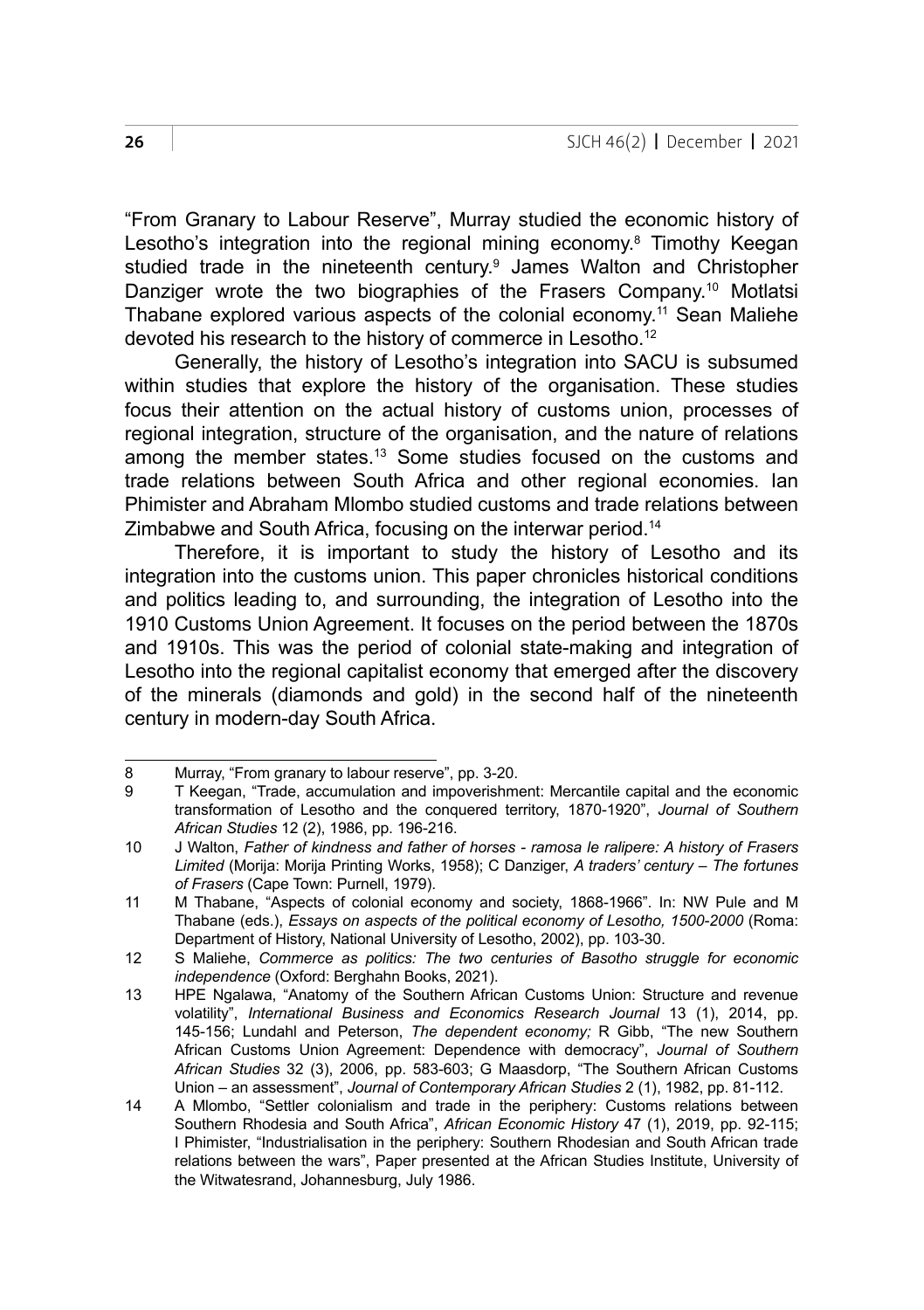The paper revisits the internal and external factors that shaped the history of Lesotho's integration into the customs union. It places emphasis on the role that the Basotho played in the process. In particular, it situates the integration of Lesotho into the customs union within the broader historical context of colonisation, asymmetric integration into the regional capitalistic economy, and the Basotho's resistance in their struggle for political sovereignty and economic independence. This is one important aspect that has been neglected by studies exploring customs and trade relations in the region.

In his work on the historical roots of persistent political instability in Lesotho, Thabane situated the history of Lesotho's integration into the customs union within the broader history of colonisation in the last three decades of the nineteenth century. The current paper emulates and expands on this approach. Thabane aptly observes that Lesotho was colonised with the ultimate aim to be incorporated into the Cape Colony, where it would be governed through the Department of Native Affairs like other African communities in South Africa. Owing to Basotho's loss of productive lands to the Free State Boers in the period between the 1830s and 1860s, when they colonised the Basotho, the British considered their territory to be an economically non-viable state, with bleak opportunities for economic independence.15

As a result, colonial policies of annexation --the annexation of Lesotho to the Cape Colony in 1871, the country's inclusion into the customs union in 1891, the aspiration to incorporate Lesotho into the Union of South Africa in 1909, and its integration into the 1910 Customs Union Agreement --were advanced with the view to ultimately incorporate Lesotho into South Africa. In the context of lack of viable economic options, tax and customs became one of the central means of financing colonial administration, especially after 1884 when Lesotho was disannexed from the Cape to be ruled directly from Britain.16

This paper builds on Thabane's argument by providing historical nuances indispensable to the story and context of Lesotho's integration into the customs union in 1910. The argument of the current paper is layered. On the one hand, it concurs with Thabane's argument that the integration of Lesotho into the customs union served as a pragmatic measure to finance the colonial administration in a context of lack of viable economic options at the

<sup>15</sup> M Thabane, "Towards an identification of historical roots of Lesotho's political instability". In: Thabane (ed.), *Towards an anatomy of persistent political instability in Lesotho* (Roma: National University of Lesotho, 2017), pp. 13-14.

<sup>16</sup> Thabane, "Towards an identification of historical roots of Lesotho's political instability", pp. 13-14.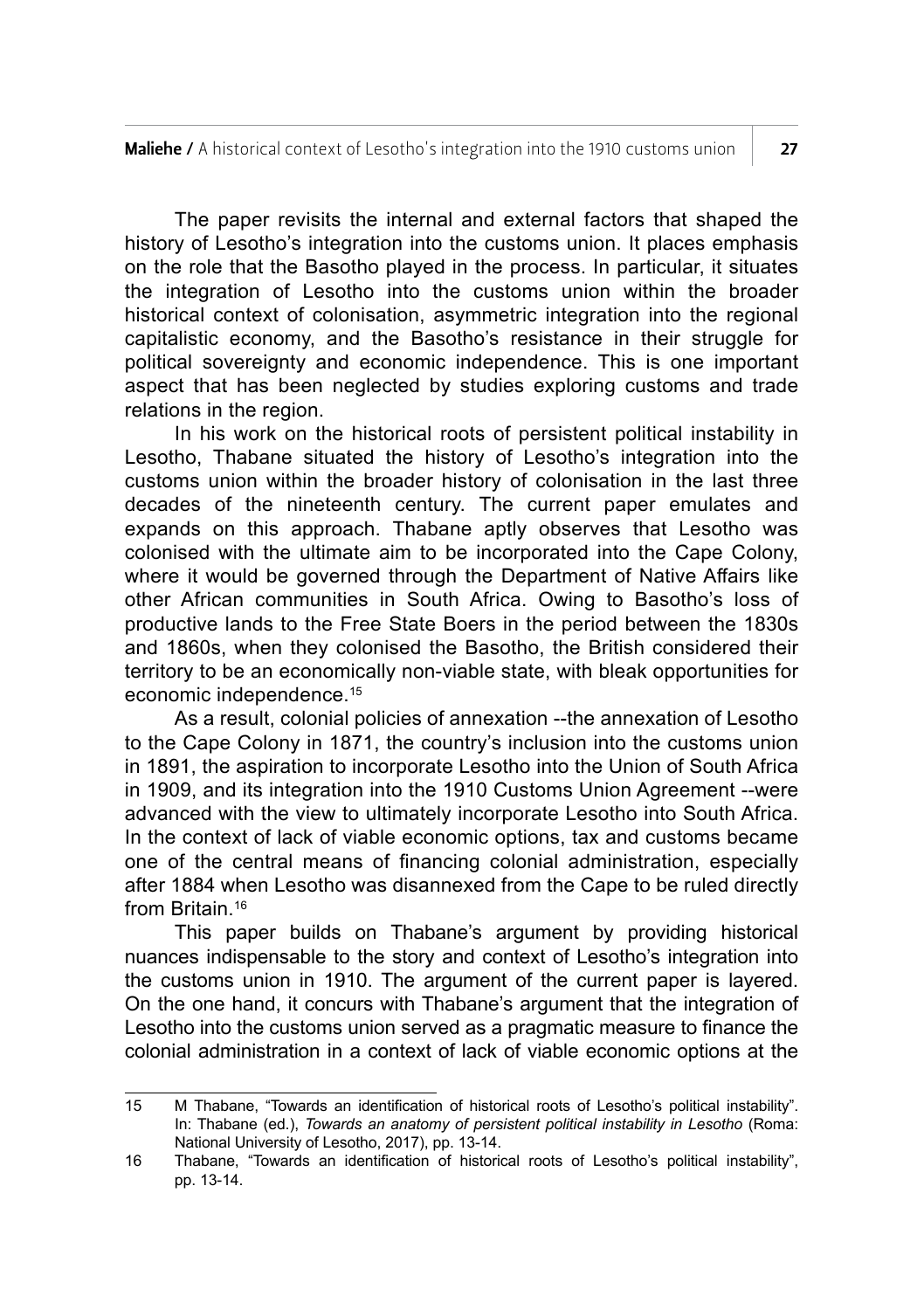time. It adds that this was a temporary and transitory platform to ultimately achieve the colonial goal of incorporating Lesotho in South Africa.

On the other hand, the nature of Lesotho's integration into the Customs Union Agreement was a manifestation of fickle relations, conditions and power dynamics that forced the British to acknowledge Lesotho as a geopolitical entity but claim suzerainty and its economic control. In 1868, Lesotho was placed the under the British High Commission in the Cape. In 1871, the country was annexed to the Cape Colony. After annexation, the Cape aggressively introduced colonial changes, including introduction of colonial taxes, to turn Lesotho into a source of cheap labour for South African mines. This is an imperial approach that the British took in the region.<sup>17</sup>

This approach sparked resistance among the African communities. The Basotho were no exception. In the face of early forms of African resistance, the Cape used big capital and military strategies to squash African pre-colonial political and economic formations that had sustained their independence. In 1880, the Basotho went to war against the British in what came to be known as the Gun War in the historiography of the country. The British failed in their bid to disarm the Basotho, and were on the verge of abandoning the whole project of colonising Lesotho. However, fearing colonisation by the more brutal Afrikaner nation across the new colonial boundaries, the Basotho negotiated continued protection from the British. The British agreed on conditions that the Basotho contributed financially towards their administration. The Basotho had already agreed to this, in 1868, hence introduction of taxation in 1871. Accordingly, the Basotho accepted imperial government's reforms of colonialtaxes. It was under imperial rule, in 1891, when, through a customs agreement of that year, between the Cape Colony and the Free State, Lesotho's economy underwent further integration into the regional colonial economy, dominated by parts of the region that became South Africa. This agreement generated income for the Basutoland government, as did its successor SACU, for governments of independent Lesotho, after 1966.

The argument of this paper is organised around six sections. Following this introduction, the first section examines a new regional economy, trade and shifting power dynamics in the second half of the nineteenth century. The second section explores the changing regional formations and the nature of British imperialism after the discovery of the minerals. The third section

<sup>17</sup> G Arrighi, "Labour supplies in historical perspective: A Study of the proletarianisation in Rhodesia", *Journal of Development Studies* 6 (3), 1970, pp. 197-234; C Bundy, *The rise and fall of the South African peasantry* (Michigan: Heinemann, 1979); S Amin, "Underdevelopment and dependence in Africa – Origins and contemporary forms", *Journal of Modern African Studies* 10 (4), 1972, pp. 503-524; Murray, "From granary to labour reserve", pp. 3-20; CH Feinstein, *An economic history of South Africa: Conquest, discrimination, and development* (Cambridge: Cambridge University Press, 2005).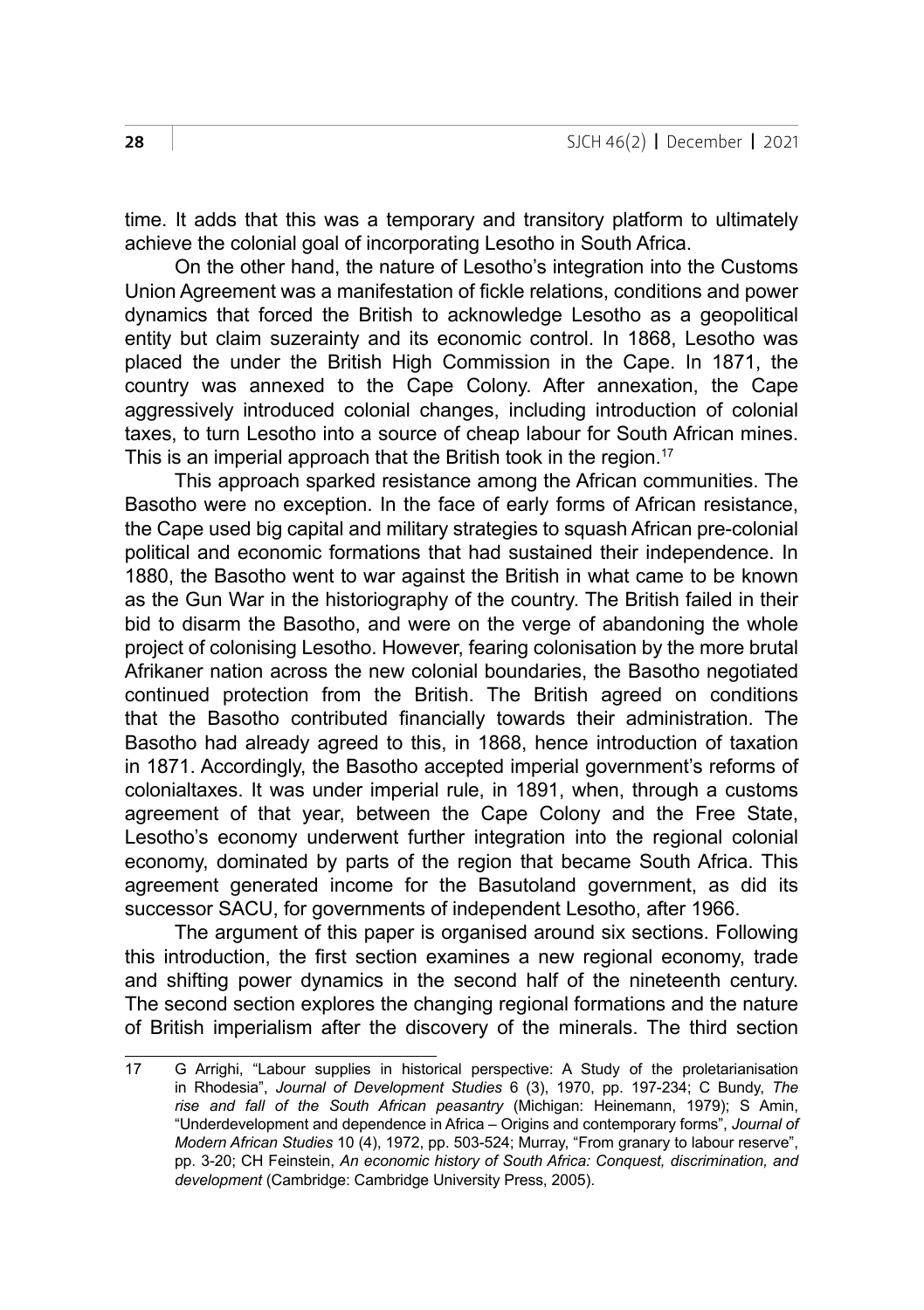chronicles the Basotho's early forms of resistance, particularly Chief Moorosi<sup>18</sup> rebellion, and the fourth revisits the Basotho anxieties in the British's shifts to consolidate its power in the region. The last section, demonstrates the integration of Lesotho into the 1910 Customs Union Agreement.

## 2. A NEW REGIONAL ECONOMY, TRADE AND SHIFTING POWER DYNAMICS

The origins of the modern-day Basotho nation, and the Lesotho Kingdom, are traceable to the nineteenth century. It is a particular formation of the post-*Lifaqane* (*Mfecane*) war period, when Moshoeshoe I and his allies amalgamated various *Bantu*-speaking groups and war refugees in the early ninetieth century.<sup>19</sup> The nascent Basotho polity was integrated into the modern global economy emerging after the Napoleonic wars when the British took over the Cape from the Dutch. What began as a refreshment station on the Asian trade route dominated by the Dutch East India Company changed the region's history as its occupants settled and made in-roads into the interior. Following their mass exodus from the Cape in the late 1830s and 1840s – in the *Great Trek* or *Boer Trek* – the Voortrekkers, later Afrikaners, conquered territories claimed by Moshoeshoe and beyond, later naming it the Orange Free State.20

The missionaries were among the first groups to settle and work in the interior of the region. In 1833, the Paris Evangelical Missionary Society (PEMS) arrived on Moshoeshoe's request. The missionaries promoted Christianity, European ideals, and commerce, which had been disrupted by the *Mfecane* wars.<sup>21</sup> The missionaries introduced the ox-drawn plough, some domestic animals, variants of fruit trees, some vegetables, and some grain

<sup>18</sup> In the country's historiography and naming practices, Moorosi was known as Morena (Chief) Moorosi of the *Baphuthi* people. In this article, I will refer to him as Chief Moorosi. This will apply to other chiefs, princes and princesses referred to in the article. The precolonial naming practices of the Basotho were different from the modern naming practices, which entail a first, middle and last name. The latter was a Christian and colonial introduction. Before, individuals were known by a name(s) linked to their patrilineal lineage and clan. See, M Guma, "The cultural meaning of names among Basotho of Southern Africa: A historical and linguistic analysis", *Nordic Journal of African Studies* 10 (3), 2001, pp. 265- 279.

<sup>19</sup> P Sanders, *Moshoeshoe, Chief of the Sotho* (Sandton: Heinemann, 1975); L Thompson, *Survival in two worlds: Moshoeshoe, 1786-1870* (Oxford: Clarendon Press, 1975).

<sup>20</sup> Feinstein, *An economic history of South Africa;* S Swart, *Riding high: Horse, humans and history in South Africa* (Johannesburg: Wits University Press, 2010).

<sup>21</sup> E Casalis, *The Basutos*: *Or, twenty years in South Africa* (London: James Nisbet and Co, 1861).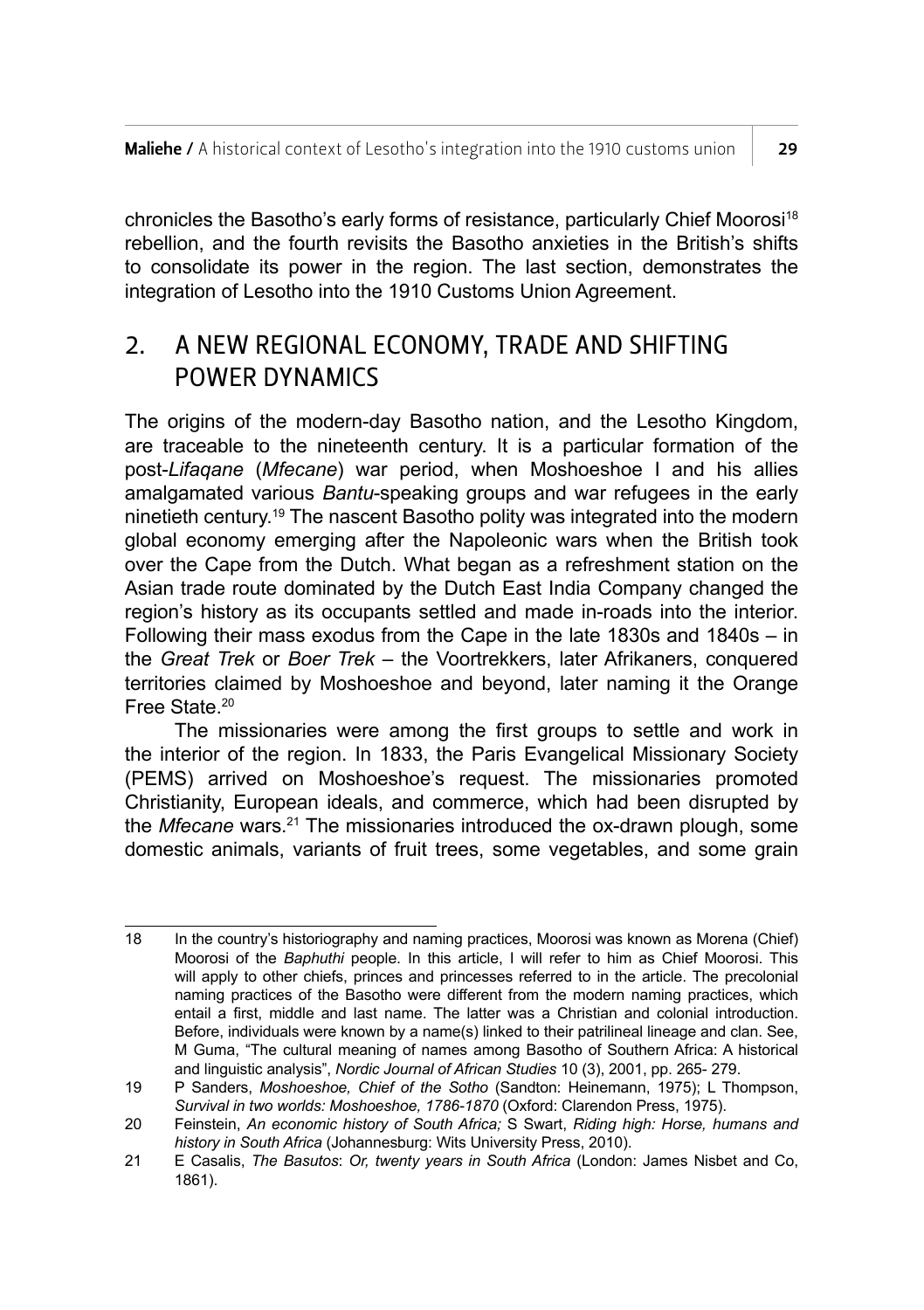varieties.22 The mission stations became vibrant commercial centres of a new class of Christian converts (*Majakane*).This was a local elite group consisting of members of the royal family and some commoners. Other groups of the Basotho supplied labour to the Europeans in the Free State and the Cape.

Equipped with new agricultural technologies, the Basotho became significant players in the new regional economy. From the mid-1830s, most of their trade was conducted with the Afrikaners. They depended on the British to supply guns, ammunition, and other European goods. The Basotho supplied the coastal areas with grain, wool, mohair, cattle, and skins, in return. They bought soap, salt, arms and ammunition, cattle and horses from the Afrikaners and some manufactured goods such as clothes, utensils, iron hoes and saddles from the British.23

The Basotho were so significant within these emergent trading networks that the "Eastern Cape was heavily dependent on Basotho grain supplies, and during the frontier wars of the late 1840s and 1850s,enormous quantities of wheat were imported from Basutoland", and by the 1850s, they "had also become large-scale exporters of livestock and horses".<sup>24</sup> Missionary accounts celebrated "Basutoland … [as] the granary of the Free State and of part of the (Cape) Colony".25 By 1850, a British official observed that "[t]he Basuto people have within the last few years become exceedingly rich in cattle and horses" and possessed "more firearms than all other tribes in the [Orange River] Sovereignty put together".<sup>26</sup>

The Basotho economic opportunities expanded with the discovery of diamonds in Kimberley. They supplied the new mining towns with grain and livestock.27 The economic and political advances that the Basotho had made were soon replaced by conflicts with the Afrikaners over land and livestock, which resulted in famine and economic stagnation. Moshoeshoe had granted the Afrikaners temporary grazing rights when they first arrived in the 1830s and 1840s. This was a common practice. At first, he saw the Afrikaners as a buffer between his people and his enemies on the western side, particularly the *Ndebele* people and the mounted *Griqua* commando units. Conflicts arose, however, when the Afrikaners made moves to occupy the land permanently. They turned the land into private property and transferred it among themselves.

<sup>22</sup> H Ashton, *The Basuto: A social study of traditional and modern Lesotho* (London: Oxford University Press, 1967), pp. 134-135.

<sup>23</sup> Casalis, *The Basutos,* p. 170; Keegan, "Trade, accumulation and impoverishment", p. 198.

<sup>24</sup> Keegan, "Trade, accumulation and impoverishment", p. 198.<br>25 RC Germond, Chronicles of Basutoland: A running commer

<sup>25</sup> RC Germond, *Chronicles of Basutoland: A running commentary on the events of the years 1830-1902 by the French protestant missionaries in Southern Africa* (Morija: Morija Sesuto Book Depot, 1967), p. 459.

<sup>26</sup> Swart, *Riding high,* p. 88.

Murray, "From granary to labour reserve", pp.3-20.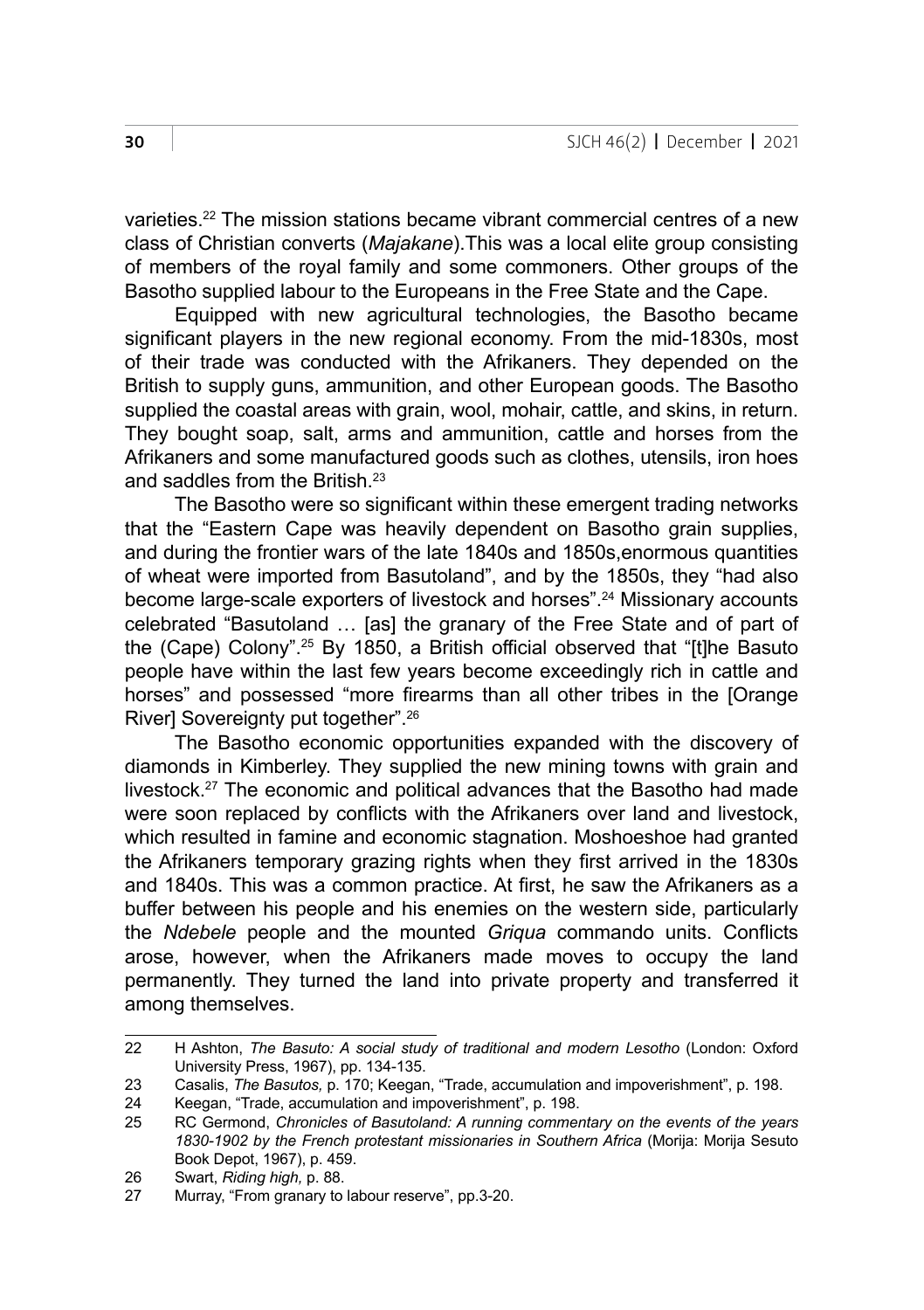In October 1844, Moshoeshoe sent a warning letter to the Afrikaners to halt private transfers of land, but they ignored him.<sup>28</sup> For Basotho, the land belonged to the people. It was held in trust by chiefs who had administrative rights over it, while the people had rights of usufruct.<sup>29</sup> Both Basotho and white settler's herded animals and competition for pastures increased to fierce altercations.30 Eugene Casalis, one of the PEMS missionary close to Moshoeshoe, advised him to seek British intervention, which led to British annexation of the Basotho in 1868 after a series of wars with the Voortrekkers.

In their competition with the Voortrekkers for domination of the region's diplomacy and commerce, which had erupted in the 1830s, the British saw the Basotho as a militarily powerful chiefdom in the region capable of checking Afrikaner expansion. The British were particularly keen to stop the latter from reaching the seaports, which would give them more autonomy. $31$ After escaping from British rule in the Cape, from the 1830s, the Afrikaners had eyed Port Natal, a move not favoured by their arch-rivals. The British conquered Natal in 1843 and declared it their colony. In this power play, the British saw the Basotho as militarily powerful chiefdom in the region capable assisting them to counter Voortrekkers' expansion and commercial autonomy. Accordingly, they then acted with a view to turn the Basotho's territory into a buffer zone and part of their means to control the region. The "…British harboured fears that if the Boer commandos conquered Lesotho, the Free State would have had access to a seaport at Port St. Johns in the Eastern Cape", observes Thabane.<sup>32</sup>

Access to seaports would reduce the Afrikaners' dependence on the British-controlled seaports. "Specifically, the Free State would be able to import arms and ammunition without having to secure permission from British officials in the Cape." If that became the case, "… it would make redundant the one weapon that the British had used over the years to maintain their supremacy in the region; namely, a balance of power in which they controlled the weights".<sup>33</sup>

By the mid-nineteenth century, the British were in full control of the seaports, dictating imports and exports terms and heavily taxed inland territories, the Afrikaner Republics of the Transvaal, and the Orange Free

<sup>28</sup> GM Theal, *Basutoland records*, Volume I (Cape Town: Struik, 1883), p. 81.<br>29 P Duncan, *Sotho laws and customs (Morija: Morija Museum and Archives* 

<sup>29</sup> P Duncan, *Sotho laws and customs* (Morija: Morija Museum and Archives, 2006).

<sup>30</sup> T Mothibe and M Ntabeni, "The role of the missionaries, Boers and British in social and territorial changes, 1833-1868". In: NW Pule and M Thabane (eds), *Essays on aspects of the political economy of Lesotho, 1500-2000* (Roma: Department of History, National University of Lesotho, 2002), pp. 44-45.

<sup>31</sup> Theal, *Basutoland records*, Volume I*,* p. 170.

<sup>32</sup> Thabane, "Aspects of colonial economy and society", p. 91.<br>33 Thabane "Aspects of colonial economy and society" p. 91.

Thabane, "Aspects of colonial economy and society", p. 91.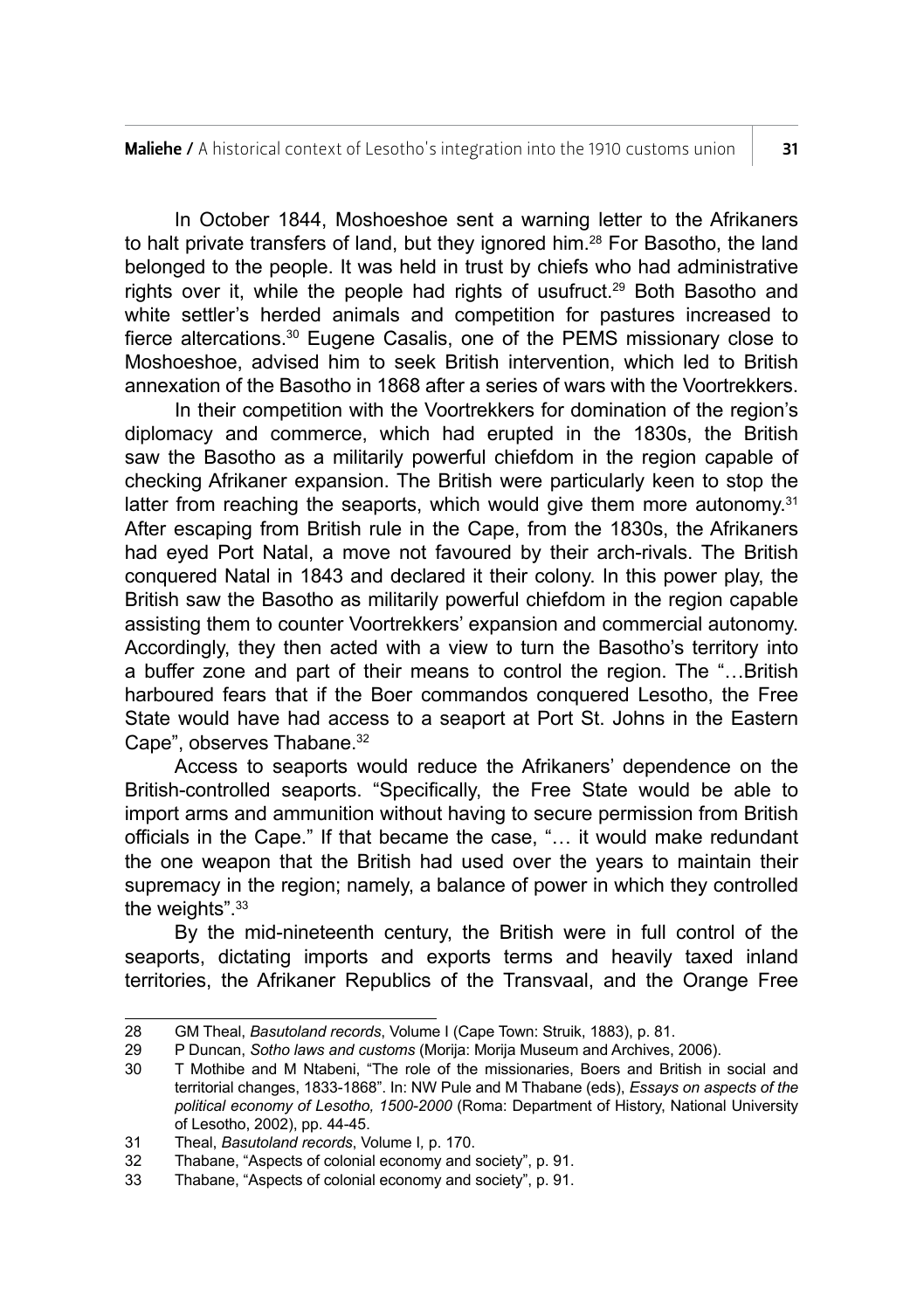State, in particular. This aggravated historic conflicts between the two. After the Transvaal obtained its independence from Britain in 1852, it negotiated access to the seaports with Portugal, hoping to gain access to *Lourenço* Marques (modern-day Maputo in Mozambique) in the 1860s and 1870s without success.<sup>34</sup>

### 3. THE MINERAL REVOLUTION, BRITISH IMPERIALISM AND CHANGING REGIONAL FORMATIONS

The discovery of the minerals in the sub-region significantly changed emergent post-*Lifaqane* economic and political formations and social conditions. New power dynamics and hierarchies emerged favouring the British. In 1868, diamonds were discovered in Kimberly. In 1886, gold was also discovered in the Witwatersrand. After overcoming Transvaal Settlers' resistance against British capital's domination over gold wealth in the 1890s, the British adopted a more aggressive imperial policy using force and big capital to exploit the mineral and extract cheap labour. As a result of loss of territory and repeated warfare during the 1850s and 1860s, and resulting economic stagnation, the Basotho gradually lost their economic independence. "The losses of the Basotho in the prolonged and desultory campaign are not easy to assess. One estimate puts their casualties between 1865 and 1868 at 2000…" Geoffrey Tylden observes, adding that: "Their morale was completely broken. They were nothing more than a collection of small bodies of men living insecurely in the hills, without cohesion or unity". In contrast, "[t]he chiefs still had food and the warriors arms and ammunition but they were in no condition to use them".35

When Philip Wodehouse declared Basotho the British subjects in 1868, he placed their territory directly under his personal charge as the High Commissioner in the Cape. In April 1868, Wodehouse held a national gathering (*Pitso*) at Koro-Koro (Mokema), mid-way between the capital of Thaba-Bosiu and the popular Morija mission station. In this gathering, Moshoeshoe publicly surrendered to the British declaring that: "The country is dead, we are all dead, take us and do what you like with us!"36

The High Commission had its own terms of annexations which the Basotho had to agree to. First, magistrates (later became District Commissioners) had to be placed to govern different parts of the country, all answerable to the Governor's Agent (later became a Resident Commissioner).

<sup>34</sup> Lundahl and Peterson, *The dependent economy*, pp. 98-99.

<sup>35</sup> G Tylden, *The rise of the Basuto* (Cape Town: Juta and Co., Limited, 1950), p. 108.

<sup>36</sup> Tylden, *The rise of the Basuto,* p. 108.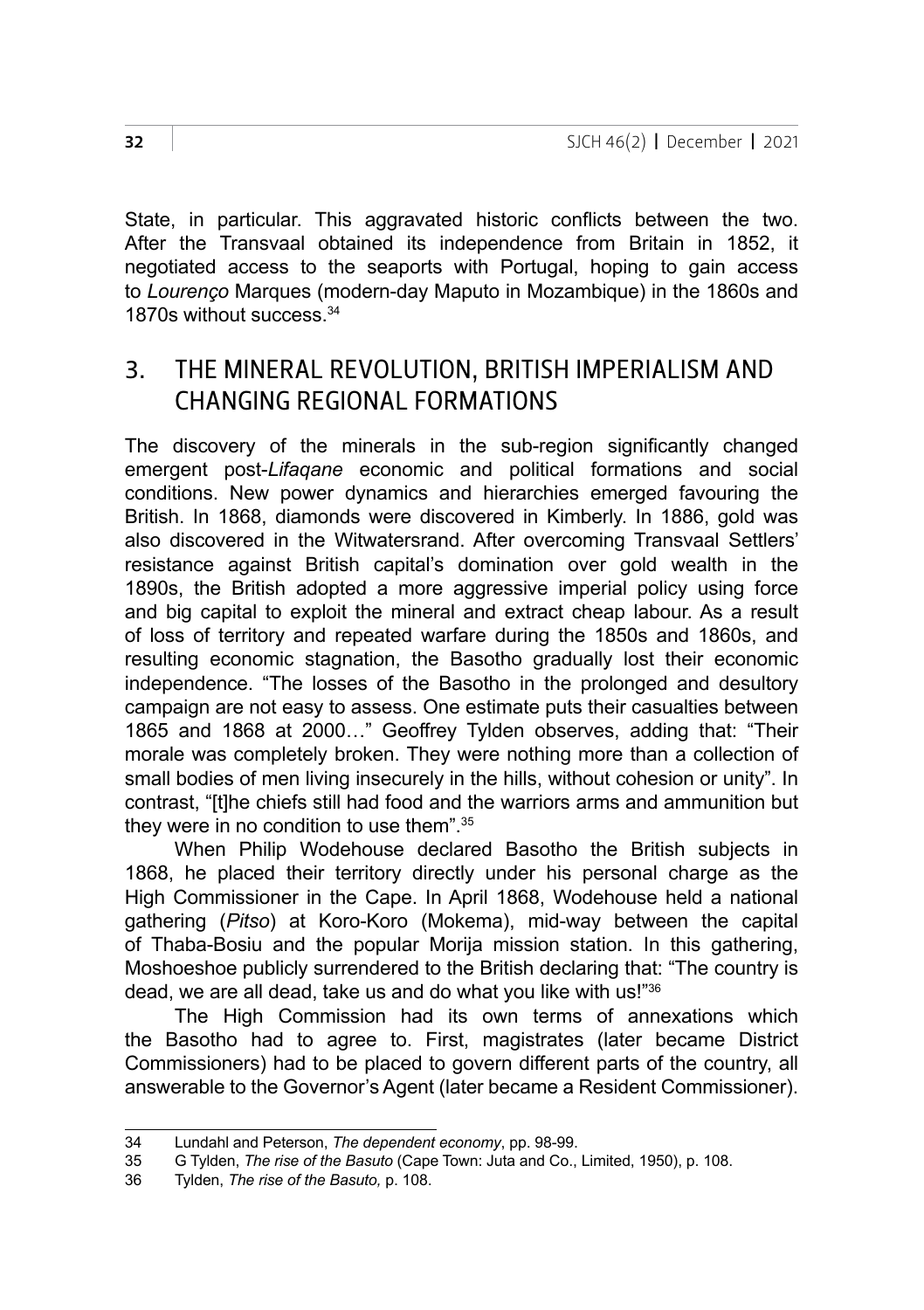Through a dual system of governance, the chiefs had to enforce colonial laws. Subsequently, the country was divided into four major districts: Thaba-Bosiu, Berea, Leribe and Cornet Spruit.<sup>37</sup> Second, the colonial office demanded that the Basotho must agree to finance the new colonial government in Lesotho primarily through tax. In a Government Notice of 13 May 1870, Wodehouse promulgated that: "Every person [allocated land] shall be made [sic] bound to pay to the said Agent, for the purposes of the Government of British Basutoland, a hut tax, at a rate of ten shillings per annum…". The law added that: "The tax shall be also payable for every hut occupied by any unmarried man".38 In the context of bleak economic prospects, this was also a strategy that the colonial government took to finance the colonial administration, not just in Lesotho but across the region.<sup>39</sup>

James Henry Bowker was appointed the country's first Governor's Agent. When he arrived in 1868, Bowker stationed his police post at *Mokema*. He moved to Maseru in March 1869, next to the Caledon (*Mohokare*) River in the central western lowlands. Maseru -- a place of creamy sandstone -subsequently became the central colonial administrative town. Since then, it has been the country's capital.40 As far as the British were concerned, the whole colonial project rested on the Basotho's willingness to meet the tax condition. Writing to Bowker, Wodehouse made it clear that he had instructed the former to,

…inform Basuto that the completion of their transfer…[and] allegiance of Her Majesty must depend entirely on their keeping faith in their promise to provide a sufficient Revenue [sic] for the Government of the Country, more particularly in the shape of a Hut Tax…In the event of a failure on the part of the Basutos to provide a sufficient revenue, it will rest with my successor in the Government to decide on the arrangement to be made with regard to the Reserve.<sup>41</sup>

The chieftainship institution was instrumental in enforcing the payment of colonial tax. They were strategically placed within the communities and knew their people, but they had to be incentivised. To this end, the colonial government allocated a portion of the tax revenues to them. In the same letter to Bowker above, Wodehouse advanced that: "It will no doubt be necessary

<sup>37</sup> GM Theal, *Basutoland records 1871-1872,* Volume VI (Roma: National University of Lesotho, Institute of Southern African Studies, 2002).The country was later divided into seven districts: Maseru (the capital), Mohale'sHoek, Leribe, Berea, Mafeteng, Quthing and Qacha's Nek. 38 Theal, *Basutoland records,* Volume VI, p. 295.

<sup>39</sup> See, T Mkandawire, "On tax efforts and colonial heritage in Africa", *The Journal of Development Studies* 46 (10), 2010, pp. 1647-1669.

<sup>40</sup> D Ambrose, *Illustrated history of Maseru* (Morija: Morija Museum and Archives, 1993), pp. 35-36.

<sup>41</sup> Theal, *Basutoland records 1871-1872,* Volume VI, p. 288.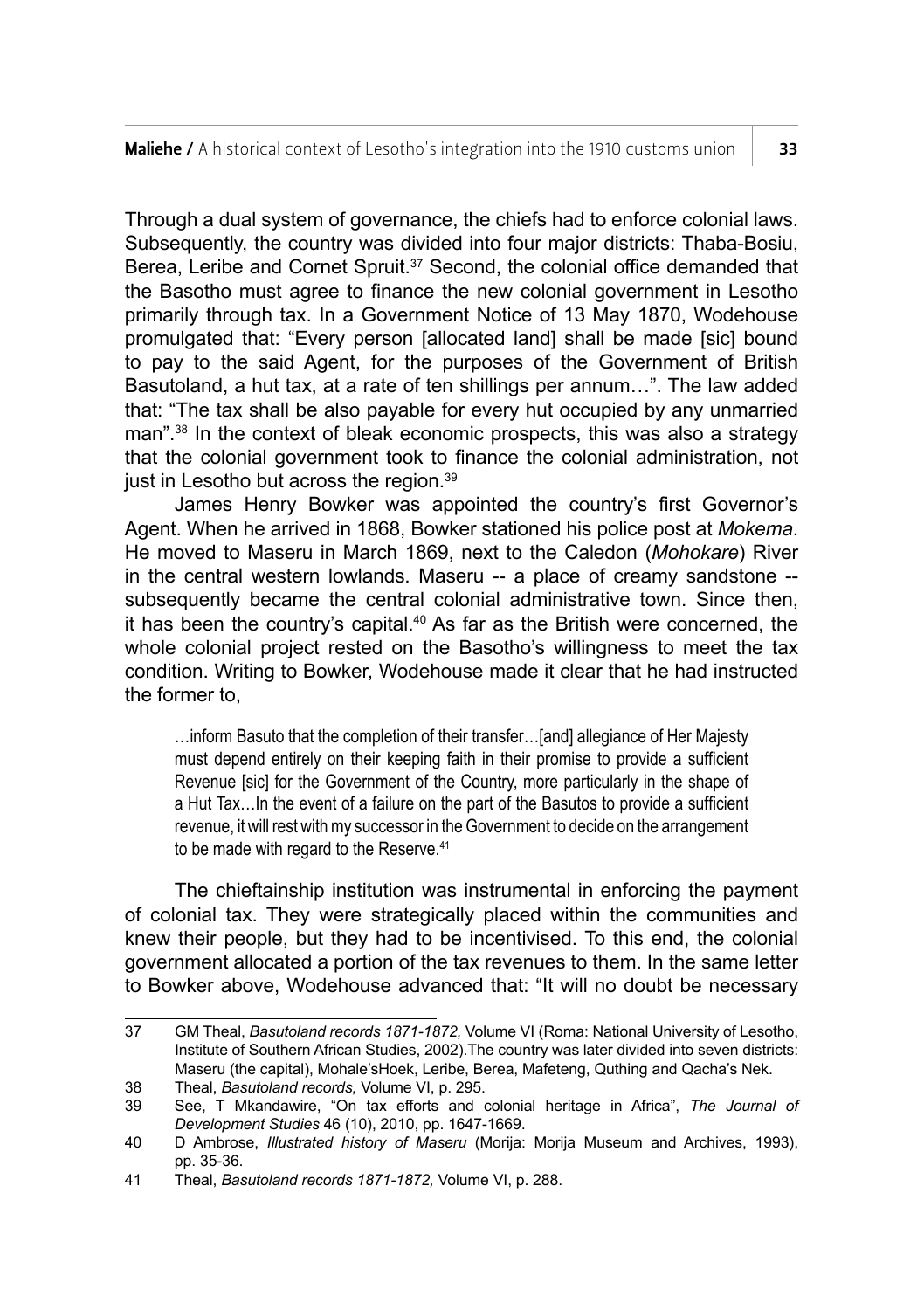to assign to the Chiefs and Headmen a percentage on the amount of Hut Tax collected in their subdivisions" but this had to be done on a condition that "… you are satisfied that they exert themselves in promoting its payment".<sup>42</sup>

When the British introduced Hut Tax in 1870, they allowed payments in different forms and many Basotho used livestock to pay. Soon the colonial regime insisted that tax must be paid in a monetary form. The shift to moneybased tax payments was so rapid that the Governor's Agent commented that "… in 1870, the first year that the Hut Tax was collected, several thousand sheep and as many "muids"<sup>43</sup> of grain were received in lieu of money"; and "last year only a few hundred sheep and as many "muids" of sheep were collected". The Agent concluded that "this year I think the Hut Tax will be paid almost entirely in money".44

In a financial year that ended on 31 May 1872, revenue collected by the government exceeded its expenditure. Hut Tax contributed the highest share of about 90 per cent of the revenue collected (£5 300 of £5 900).<sup>45</sup> Trading Licence fees came second with a marginal contribution of about £530. The same year, the government expenditure was calculated at a total of about £4 900. The biggest share of the expenditure (£4 100) went to government salaries and allowances.<sup>46</sup>

Colonial taxation was one of the major instruments used by the British to asymmetrically pull the African communities into the colonial power matrix and market economy.<sup>47</sup> The discovery of the minerals was decisive in this shift. With limited bargaining power and influence, the Basotho lost their economic independence. At the beginning, they ripped various economic benefits from the discovery of the minerals supplying grain, livestock and labour, but soon this changed when the British adopted an aggressive policy of cheap labour extraction. The Basotho were forced to accept various unfavourable conditions from the colonial authorities. Colonial tax served a dual mandate. It forced the Basotho men to work for wages in the mines while it became one of the major sources of revenue for the newly formed Lesotho state. However, these imperial advances encountered resistance from the Basotho as they sought to protect their social fabric and independence.

<sup>42</sup> Theal, *Basutoland records 1871-1872,* Volume VI, p.290.

<sup>43</sup> "Muid" is a French word; its English equivalent might be "hogshead", a large cask used to measure liquids or solids.

<sup>44</sup> Theal, *Basutoland records,* Volume VI*,* p. 500.

I rounded-off these numbers to the nearest 100.

<sup>46</sup> Theal, *Basutoland records*, Volume VI*,* p. 163.

See, Mkandawire, "On tax efforts and colonial heritage in Africa", pp. 1647-1669.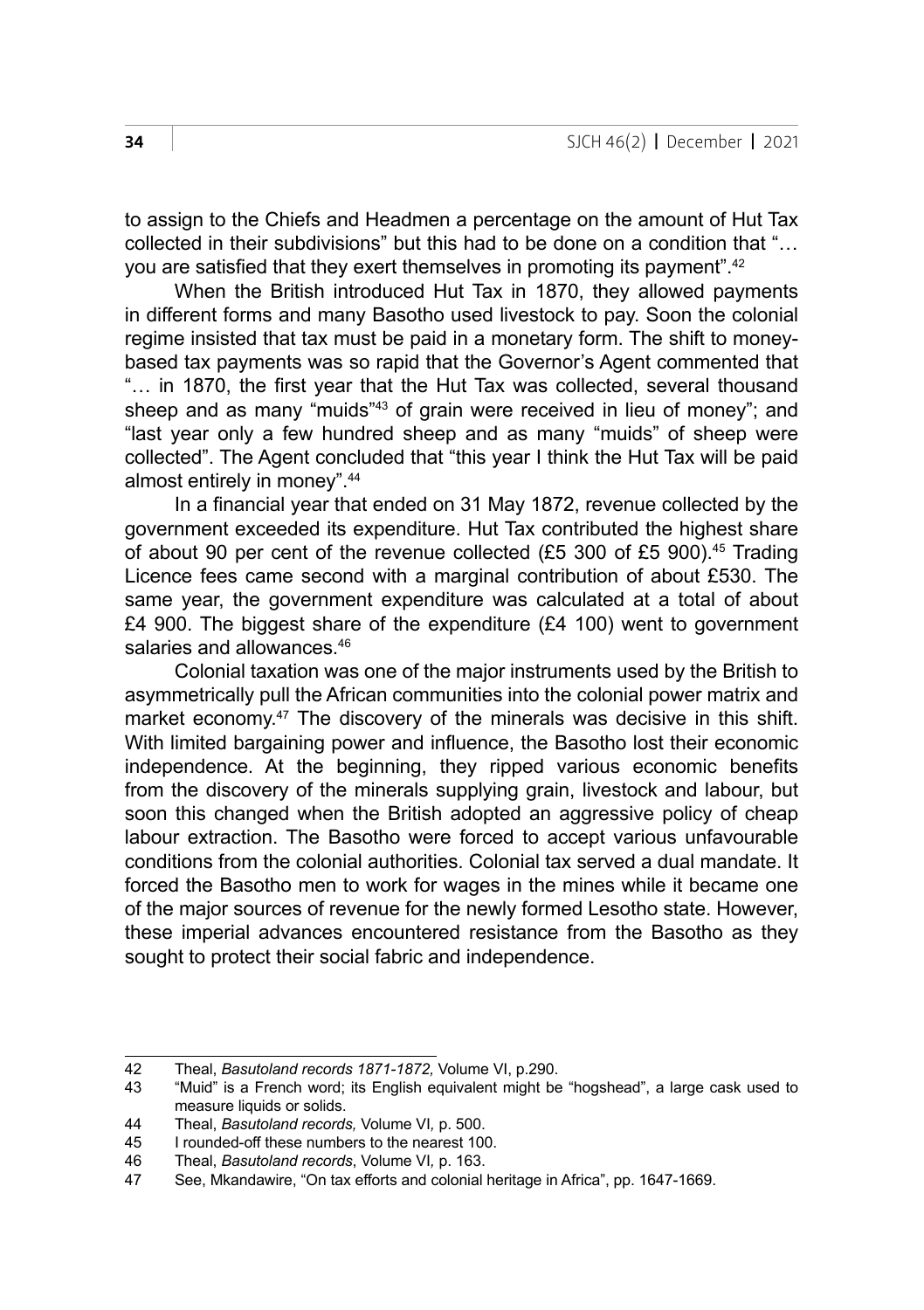# 4. EARLY FORMS OF RESISTANCE TO COLONIALISM: ANNEXATION AND THE MOOROSI REBELLION

The new mining industrial complex generated high demands for labour. Colonial authorities became more aggressive in extracting labour from the indigenous communities. They pulled them into the capitalist nexus, subjugating resistance through violence and war. Coercion became a routine feature of the system. The British doubled tax to force Basotho men to work in the mines for wages. As Wodehouse had warned, the approach produced its own anti-thesis. The Basotho rebelled, starting first with two senior Chiefs: Chief Moorosi of the *Baphuthi* people and Chief Masopha, Moshoeshoe's third son from his senior wife.

In 1871, Basotho's territory was annexed to the Cape Colony. Wodehouse's approach had been that colonial laws and policy must be implemented gradually, lest the Basotho rebelled. He never lost sight of the fact that they were still a powerful nation in the region despite their losses. The Cape took a different approach. It was aggressive. It needed labour for the emerging mining economy. The British took advantage of their global economic advantage to consolidate their power within the region. They completed their conquest of the Afrikaner republics (Free State and Transvaal) and the African communities within the region – the *Zulus*, *Xhosas*, *Sothos*, *Swazis*, *Tswana,* and others.48 In the mining complex, the Basotho were coercively forced to supply cheap labour. However, this was not something that the British had absolute control over despite their power and interests.

The imposition of the colonial system in Lesotho meant that the chieftainship was strengthened and centralised around the Paramount Chief. Southern *Sotho* groups were subjected to Moshoeshoe's lineage (*Mokoteli* lineage). The British were eager to promote the idea that various groups living in a colonised territory were to be put "under one Family", as Henry Barkley, High Commissioner and Governor of the Cape Colony, expressed.<sup>49</sup> However, there were still unresolved internal political conflicts within the Basotho nation. Moshoeshoe died at Thaba-Bosiu in March 1870 at the age of 84. His death was followed by succession conflicts. The colonial government confirmed his eldest son, Letsie as his successor. This was something that his two brothers, Molapo and Masopha, vehemently opposed. Growing up, both, especially

<sup>48</sup> Arrighi, "Labour supplies in historical perspective", pp. 197-234; Bundy, *The rise and fall of the South African peasantry;* Amin, "Underdevelopment and dependence in Africa", pp. 503-524; Murray, "From granary to labour reserve", pp. 3-20; Feinstein, *An economic history of South Africa.*

<sup>49</sup> Theal, *Basutoland records,* Volume VI*,* p. 290.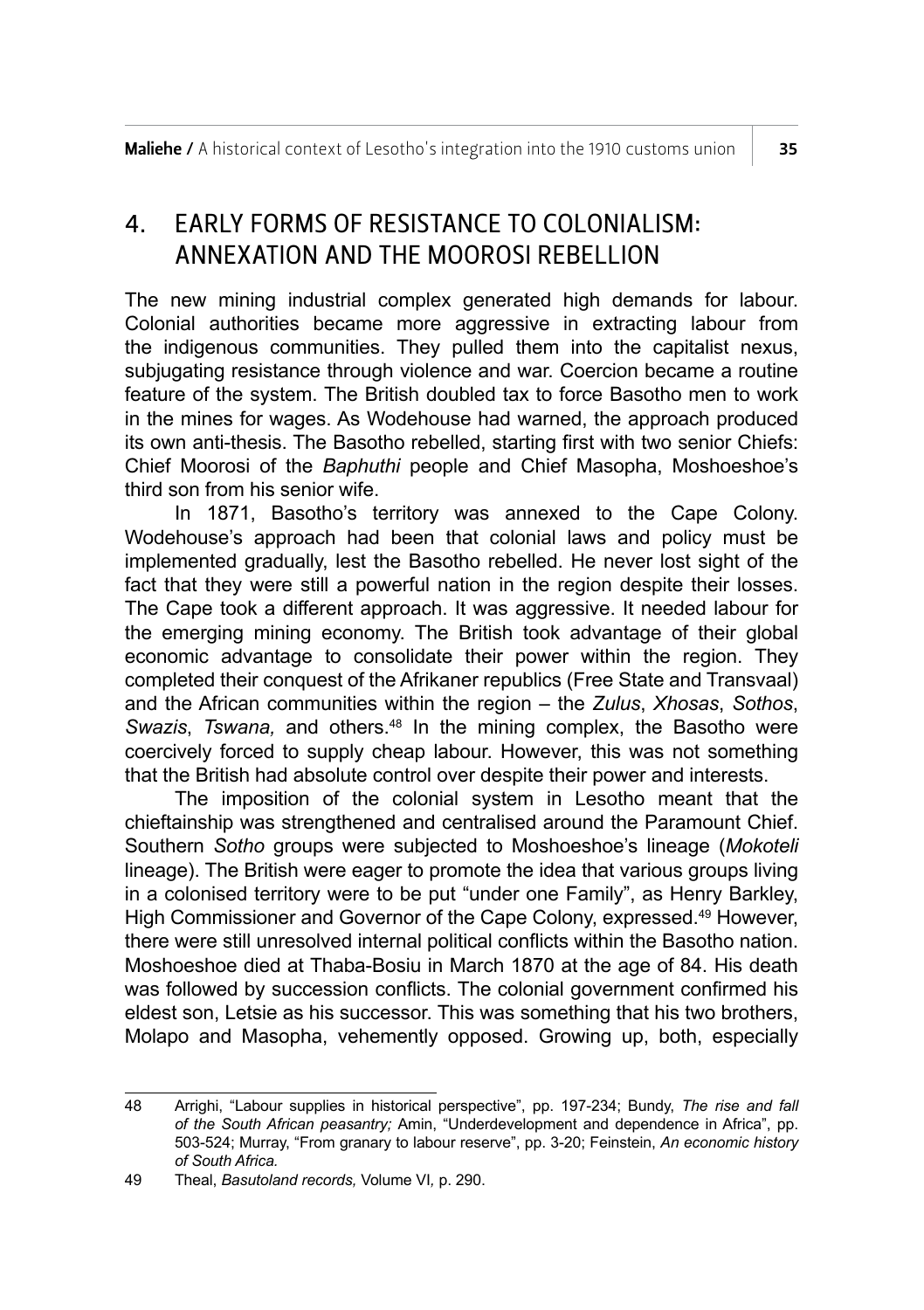Masopha, showed keen interest in their father's political affairs, demonstrating their managerial ability. Letsie turned out to be the opposite.<sup>50</sup>

Although dominant, the *Mokoteli* lineage had not completely consolidated its power as the country's uncontested monarchy before the country became a British Crown Colony. Some groups were only allies, but, not Moshoeshoe's subjects. The *Baphuthi* of Chief Moorosi were one of them. Both the colonial government and Letsie considered Moorosi to be an unruly rebel. They claimed that "... he was not always a very obedient vassal".<sup>51</sup> To demonstrate his autonomy, Chief Moorosi persistently described himself as "totally emancipated from Moshoeshoe".<sup>52</sup> His "rebellious" proclivities posed a problem for the colonial government which sought to centralise authority under one chief for ease of control.

When the colonial government attempted to expand Basotho's reliance on cash, and to promote a market economy, and to introduce colonial laws, Moorosi had been the first to challenge these impositions openly. Chief Moorosi held that the use of money would destroy the social fabric of their society. Speaking to the commercialisation of traditional beer, he warned: "... You know that if people begin selling beer, then travellers will suffer hunger if they don't have money to buy … I know it will be extended to bread".53 This was only the beginning of Moorosi's resistance to colonial rule.

Moorosi intensified his revolts from the late 1870s when the colonial government took over his territory. In 1877, the colonial government divided the *Cornet Spruit* (Quthing district) into two and installed a Resident Magistrate, Hamilton Hope. As a result, relations between the colonial government and the *Baphuthi* people assumed a hostile character. Following an incident when a rifle misfired accidentally killing a person at a public gathering (*Pitso*), Hope banned guns from public gatherings. Moorosi disregarded this.<sup>54</sup>

Hope's frustration with Moorosi was exacerbated when the Magistrate's office called a public gathering to read colonial laws to the people after his arrival in July 1877. As Charles Maitin, a colonial official, was reading the laws, Moorosi got increasingly irritated to a point where he stood up and asked his people: "Are you my people, or are you the Government's people? If you are Government people you are fools. Do you obey this man (pointing at

<sup>50</sup> Thabane, "Aspects of colonial economy and society", p. 124.<br>51 Germond. Chronicles of Basutoland. p. 332.

<sup>51</sup> Germond, *Chronicles of Basutoland,* p. 332.

<sup>52</sup> R Ajulu, The Gun war in Basutoland, 1880-1881: Some aspects of the destruction of the natural economy and the origins of articulation (BA, National University of Lesotho, 1979), p. 34.

<sup>53</sup> Ajulu, "The Gun War in Basutoland, p. 34.

<sup>54</sup> E Eldredge, *Power in colonial Africa: Conflict and discourse in Lesotho, 1870-1960* (Wisconsin: The University of Wisconsin Press, 2007), p. 45.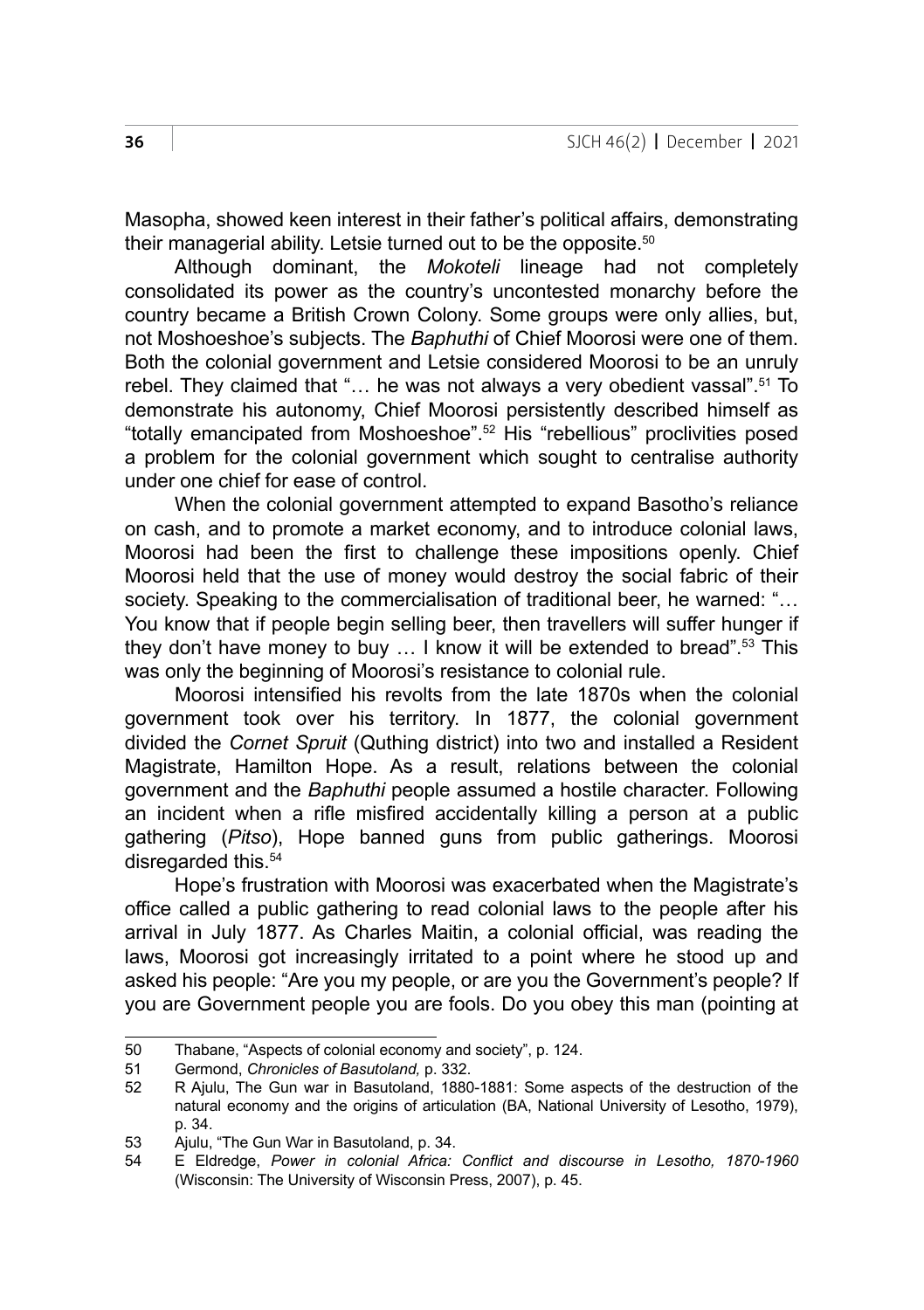Hope) or do you obey me? They all with one voice cried out, we obey Morosi [sic]". The angry Hope stormed out of the gathering leaving behind Maitin and accompanying policemen and constables.<sup>55</sup>

Following rumours that Moorosi was planning to expel Hope, the Cape Colonial Affairs Office sent a letter to Moorosi. In it, the Secretary for Native Affairs, William Ayliff, threatened war against Moorosi. For some time, Moorosi exercised restraint but this was short-lived. His oldest son, Doda,rekindled the *Baphuthi's* resistance against various colonial impositions. For example, Hope imposed tax on four women that had lost their husbands in his territory. Doda rejected this and assembled a small army promising to fight if the government attempted to make any arrests. In April 1878, about 80 of Doda's men attacked the constables sent to confiscate two head of cattle as tax payment and fled with the animals. The government issued summons against Doda and others, who openly refused.<sup>56</sup>

In October 1878, Colonel Griffith became the Governor's Agent and Hope was replaced by John Austen as Resident Magistrate of Quthing. With the colonial government's backing, Austen went for Moorosi and Doda. He intended to punish the whole group. He jailed Doda, his two brothers and their men at Aliwal North in the Free State and confiscated relatives' livestock as punishment for aiding the fugitives. During the festivities and drunkenness of the New Year's Eve, Moorosi's men broke Doda and others out of prison.<sup>57</sup>

The Cape authorised military intervention to punish Moorosi and his people. With support from Paramount Chief *Letsie* I, they successfully defeated the *Baphuthi*. Following the prison break, the latter prepared for war; they drove their animals into the mountains and took the women and children for safety. They then attacked the colonial government's offices, looted a trading store, and confiscated the property and stock of colonial loyalists. Austen fled. The Governor's Agent, Griffith, wrote to various districts and chiefs seeking support. He put a bounty of two herds of cattle on Moorosi and approved the raiding of livestock during the battle. In November 1879, the Cape Colony mounted a surprise attack at night on *Moorosi* and his men, who were hidden in a cave on top of his mountain fortress. As a result, with little resistance, they captured them, while others including Doda, escaped. Moorosi was shot and decapitated.58

The Moorosi rebellion was crucial in the economic and political history of Lesotho. It illuminated dissenting voices and resistance against the ruinous impacts of the capitalist economy and British imperialism. In the face of

<sup>55</sup> Eldredge, *Power in colonial Africa,* p. 43.

<sup>56</sup> Eldredge, *Power in colonial Africa*, pp. 50-51.

<sup>57</sup> Eldredge, *Power in colonial Africa*, pp. 50-51.

<sup>58</sup> Eldredge, *Power in colonial Africa*, pp. 67-69.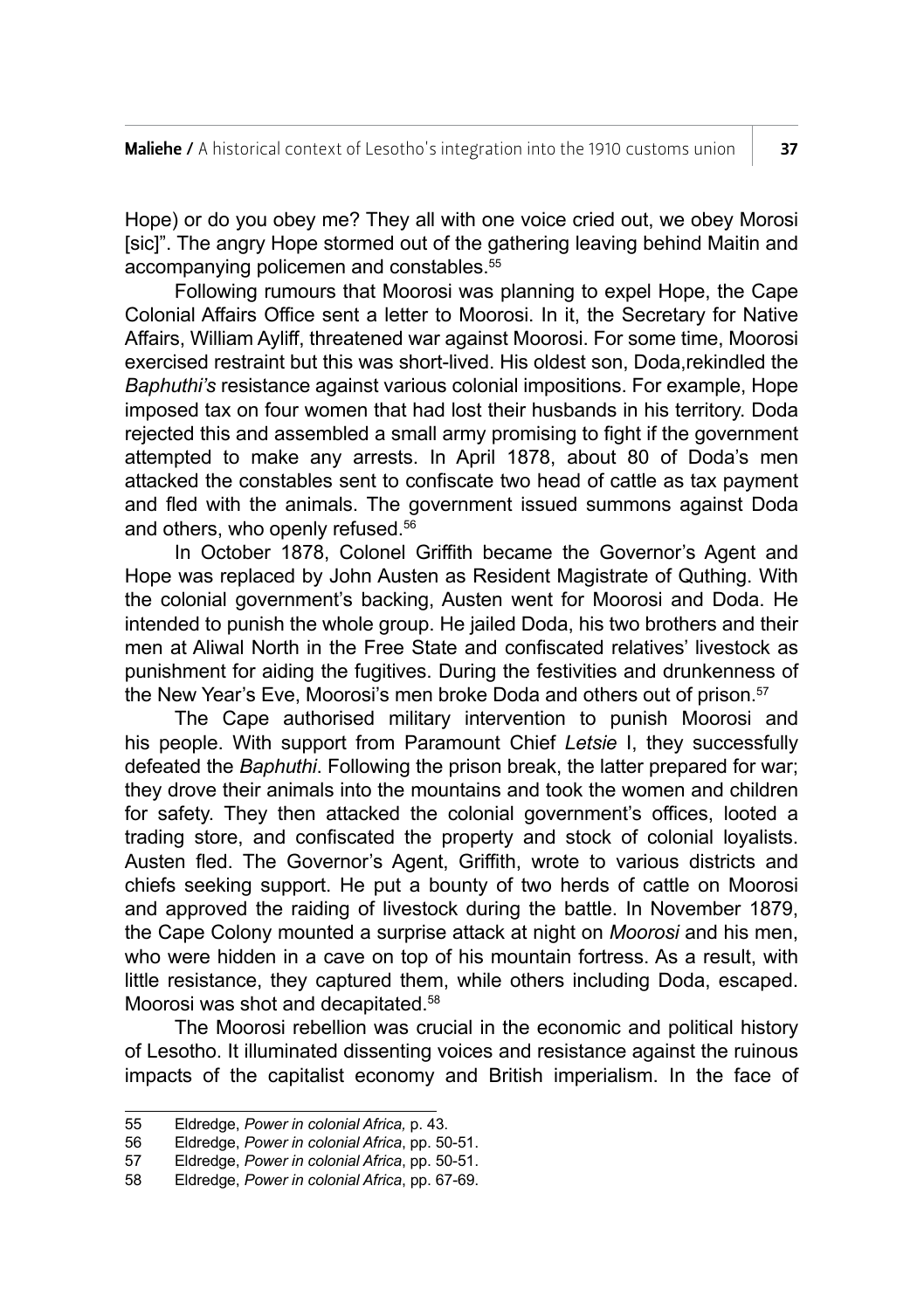a changing social order, some groups of the Basotho acted to protect their interests and formations, but internal politics undermined a sense of collective social cohesion which existed in the first half of the nineteenth century under Moshoeshoe's prime years. Increasingly, the Basotho's conditions in the region changed unfavourably.

### 5. THE GUN WAR AND THE BASOTHO'S REVOLT AGAINST THE CAPE COLONY

The Moorosi rebellion was the beginning of a protracted struggle between indigenous communities and the British leading to an armed African revolt, the Gun War. Despite British power, they failed in their attempts to disarm the Basotho, forcing them to reconsider their imperial policy. This was because they could not control the Basotho as they wished. The war even led to regime change in the Cape parliament. The Gun War was the epitome of the Basotho's resistance against British imperialism.

In May 1878, the British tabled the Disarmament Bill before the Cape Parliament. In August 1878, the Bill received Royal Assent as the "Peace Preservation Act" (Act 3 of 1878). The Act was an attempt to "remove an obvious temptation to resist lawful authority and even rebellion".59 Chief Moorosi and Moshoeshoe's sons, especially Masopha, had already demonstrated these proclivities. In October 1879, the new Cape Prime Minister, Gordon Sprigg, held a public meeting in Maseru to inform the Basotho that they were to be disarmed. Sprigg infuriated them further when he also announced that the tax would be increased from ten shillings to £1. He added that the government intended to alienate the *Baphuthi's* territory from the rest of Lesotho and allocate it for European settlement.<sup>60</sup> Not surprisingly, Moorosi, Masopha and some other dissident chiefs condemned the disarmament  $61$ 

With assistance from Adolphe Mabille, a Swiss Evangelical missionary and Eugene Casalis' son-in-law, Letsie sent a petition to the Queen of England in January 1880. The Cape did not budge. Fearing war, the missionaries were opposed to disarmament of the Basotho. They proposed, instead, an imposition of tax on guns as a way of reducing their popularity. Reverend Mabille owned the only printing press in Lesotho at the time.

<sup>59</sup> Thabane, "Aspects of colonial economy and society", p. 36.<br>60 Thabane. "Aspects of colonial economy and society", pp. 36

<sup>60</sup> Thabane, "Aspects of colonial economy and society", pp. 36-42.

Thabane, "Aspects of colonial economy and society", pp. 104-105.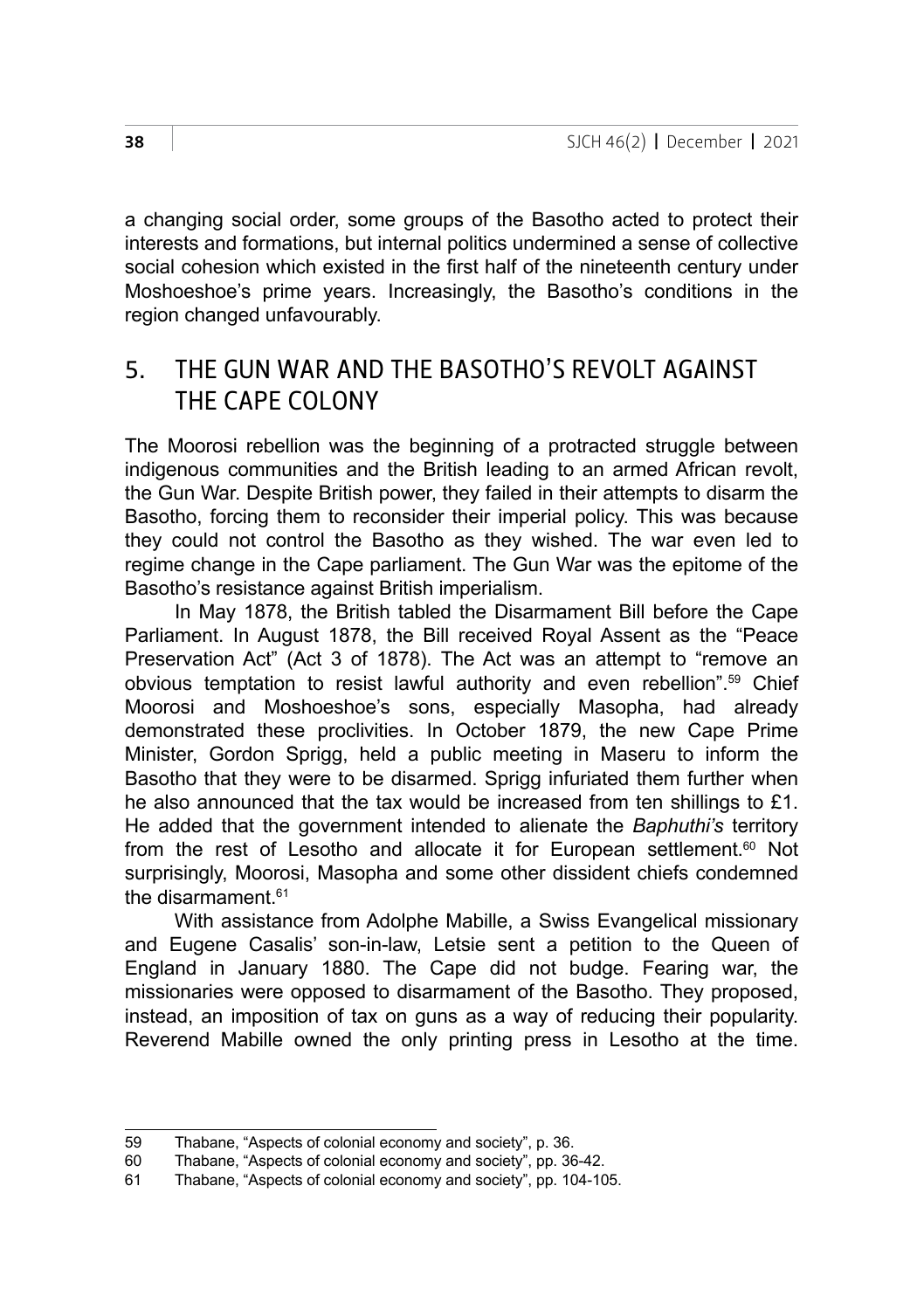Despite Sprigg's threats, he refused to translate and print the government's Peace Preservation Act for wider circulation.<sup>62</sup>

Despite strong resistance and military potential of the Basotho, the Cape proceeded with its strategy and passed the Peace Preservation Act in April 1880. The Act forced the Basotho to surrender all their guns to local magistrates in return for monetary compensation. About half of the adult male population owned guns. The majority refused to comply, and by July 1881, protesting groups of the Basotho were attacking and confiscating the property of those who returned their guns. The Basotho termed these loyalists the "*Matikita"* – a term derived from the "tickets" that they received upon surrendering their guns. The government was forced to return the loyalists' guns so that they could protect themselves against the aggression of their fellow countrymen. Fearing for the loyalists' and Europeans' lives, Letsie requested arms and ammunition from the Cape to protect them. He also asked that the loyalists be allowed to rent farms in the Free State, but his efforts fell on deaf ears. Sprigg held that only military punishment could restore law, order, and obedience in Lesotho.<sup>63</sup>

In September 1880, a contingent of colonial Cape Mounted Rifles arrived in Lesotho.The first battle of the Gun War was fought. Between then and February 1881, Cape regiments fought against Joel (one of Molapo's sons), Masopha and Lerotholi, Paramount Chief Letsie's eldest son, in different places of the country. The Cape colonial government had borrowed more than £1 300 000 from Standard Bank, without security, to fight the war. When the war ended in April 1881, it had cost the British about £3 000 000.<sup>64</sup>

During the war, Sprigg continued to demand the Basotho to adhere to the Peace Preservation Act but the chiefs refused. Again, the Free State prohibited the selling of arms and ammunition to the Basotho, but this only established an underground trade through which some Afrikaners sold weapons to the Basotho secretly. Despite significant property damage and loss of lives, the Basotho took full advantage of their mountainous topography and landed heavily on the Cape forces and defeated them. The House of Assembly in the Cape was forced to pass a motion of no-confidence against Sprigg. As a result. Sprigg's government collapsed, and he was replaced by Thomas Scanlen.

<sup>62</sup> WK Storey, *Guns, race, and power in colonial South Africa* (Cambridge: Cambridge University Press, 2008), pp. 287-318.

<sup>63</sup> Storey, *Guns, race, and power in colonial South Africa,* pp. 287-318.

<sup>64</sup> Thabane, "Aspects of colonial economy and society", p. 111; Storey, *Guns, race, and power in colonial South Africa,* pp. 315-316. The same year, 1879, the British went to war against the *Zulus*. For the Anglo-Zulu War, Standard Bank had lent the Cape Government no less than  $f400,000$  a month.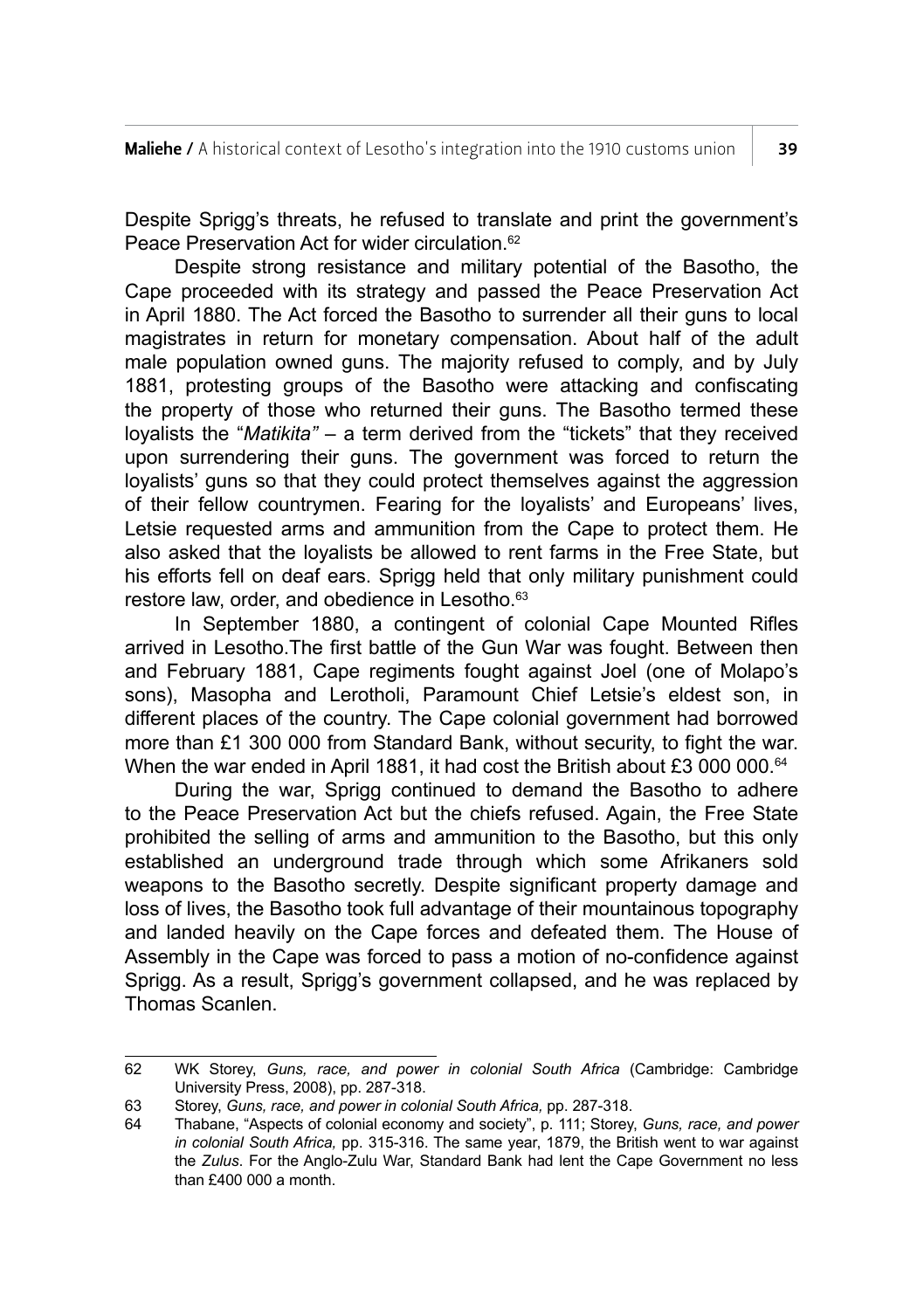## 6. CHANGING COLONIAL POLICIES, BASOTHO ANXIETIES AND BRITISH CONSOLIDATION OF POWER

Following the Gun War, the Basotho had the option of choosing to be independent. But, with an eye to Afrikaner aggressions from across new colonial borders, they decided to remain under British protection and negotiated new terms of protection. The British took advantage of the Basotho's requests to consolidate their power. They aligned with the chieftainship and used the institution to enforce colonial laws, tax and to demand extra labour. Effectively, the chiefs were divorced from the people inservice of colonial interests.

Like before, the British authorities had several conditions that the Basotho had to meet, which they did. Accordingly, Lesotho was "disannexed" from the Cape and placed under the British High Commission in 1884. At the time, there was a sense within the British corridors of power that pursing alliances with the Basotho was a problematic and costly endeavour. They British wanted to pull out. The colonial office held a view that:

In the meantime a strong feeling in favour of the entire abandonment of Basutoland had grown in the Colony, and at the request of the Colonial Ministry the Imperial Government decided to undertake for a time the administration of the country on the condition that satisfactory evidence was given by the Basuto of their desire to remain under British Crown…65

Like before, the British High Commission had several conditions. First, it demanded that both the Basotho and the Afrikaners must obey the new borders. Second, it wanted the colony to contribute towards the cost of administration of the customs revenues collected on goods imported into Lesotho, and a "…provision was made in the Basutoland Disannexation Act, 1883, for the payment of £20 000 a year".<sup>66</sup> Accordingly, the Paramount-Chief and the colonial office called a nation-wide gathering on 29 November 1883 to discuss the terms, to which the Basotho "… unanimously expressed their willingness to comply with the conditions on which the Imperial Government was prepared to assume the responsibility of the administration of the country".67

<sup>65</sup> Union Office of Census and Statistics, *Official year book of the union and of Basutoland, Bechuanaland protectorate and Swaziland, No.3 -1919* (Pretoria: Ministry of the Interior, 1920), p. 920.

<sup>66</sup> Union Office of Census and Statistics, *Official year book of the union,* p. 920.

Union Office of Census and Statistics, *Official year book of the union*, p. 920.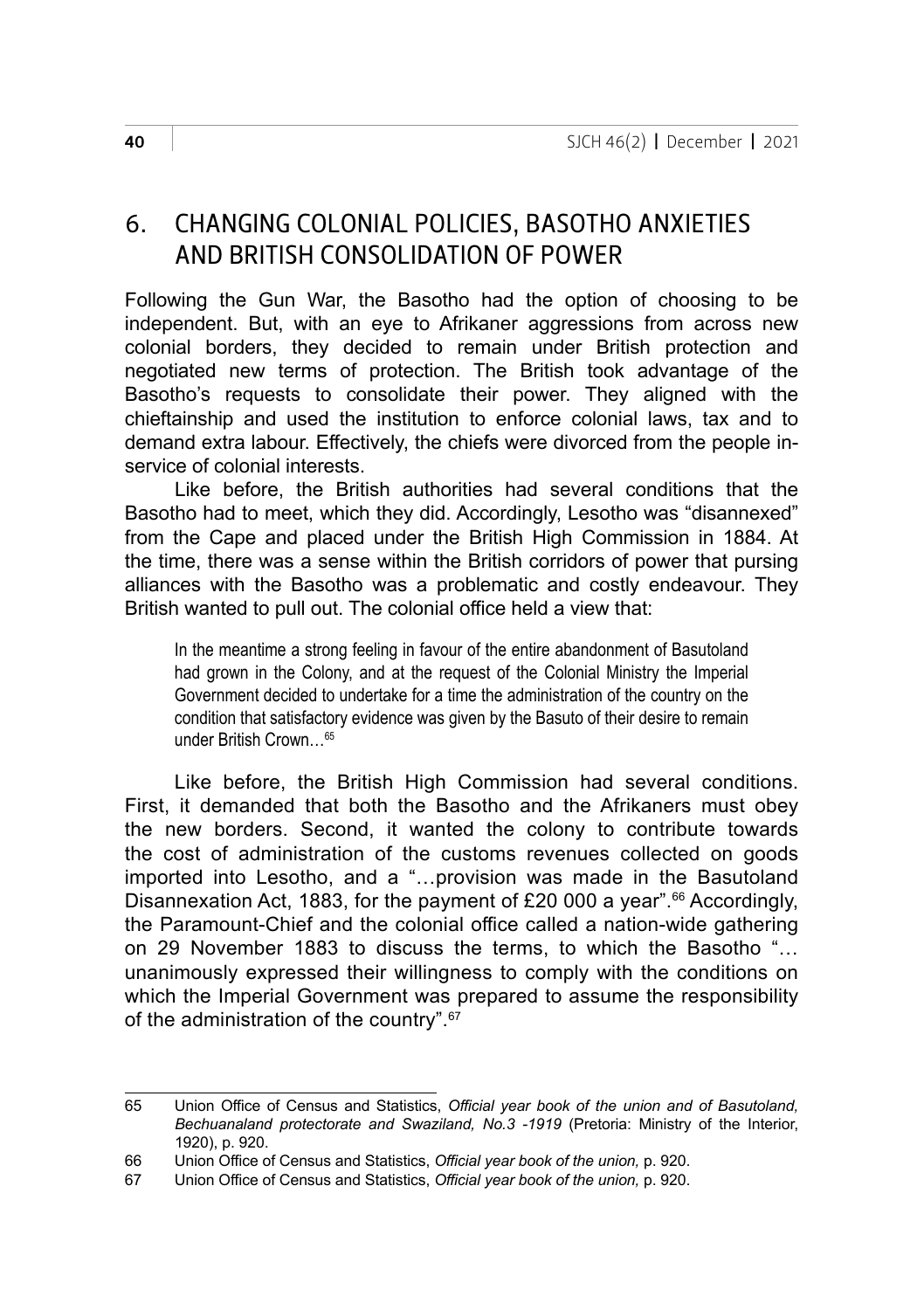In 1891, Letsie died and he was succeeded by Lerotholi who came from his second wife since he had only a daughter, Senate, from the senior wife. Letsie preferred Maama, his first son by third wife's son; but the British confirmed Lerotholi as the new Paramount Chief.68 Masopha and Maama continued to be popular chiefs among the Basotho. They vehemently opposed colonial meddling in domestic politics. Upon arrival in early 1884, Godfrey Lagden observed that the Basotho were "… willing to be governed … But the success of Masopha in defying authority was a serious bar to unity. He was able to centralise disaffection and detach a strong body of ardent rebels who kept alive opposition to any form of government and hatred of the loyals [sic]."69

Lerotholi's uncles, Masopha and Molapo, controlled the central and northern districts of the country. Generally, Lerotholi was taken to be weak and his love for brandy won him a reputation of an indecisive alcoholic. While his rivals had firm support from many sub-ordinate chiefs, Lerotholi was only supported by the colonial administration. The Paramount Chief kept his precarious position by appeasing the colonial government; but he had no power over significant parts of the country. Land disputes between 1897 and 1898 gave Lerotholi a pretext to declare war against Masopha.<sup>70</sup> The Paramount Chief personally ploughed four contested fields that had been claimed by Masopha. Masopha thanked his nephew for harrowing "his" fields. Lerotholi then allocated Masopha's fields to two of his men. His uncle promised war if Lerotholi did not reverse his decision. Although the colonial government supported the Paramount Chief and sought to end all forms of rebellious tendencies against the colonial authorities, they claimed that peaceful negotiations should be privileged over bloodshed.

One incident forced the colonial government to change its approach in dealing with Masopha. This provided a pretext for supporting the Paramount Chief's aggressions against Masopha. In early 1897, Masopha's son, Moeketsi and his friends, crossed into the Free State chasing after a man who had run off with another man's wife. When they caught him, they assaultedand castrated him. The Free State arrested Moeketsi and jailed him; but he escaped. This incident became an international scandal. Masopha refused to assist in handing back his son to the Free State. As a result, Lagden passed on this responsibility to the Paramount Chief and put pressure on him to arrest Moeketsi.

In January 1898, the Paramount Chief and his troops surrounded Masopha's villages at Thaba-Bosiu. Ladgen panicked because of this and

<sup>68</sup> Union Office of Census and Statistics, *Official year book of the union*, p. 34.

<sup>69</sup> Union Office of Census and Statistics, *Official year book of the union,* p. 19.

<sup>70</sup> Union Office of Census and Statistics, *Official year book of the union,* p. 125.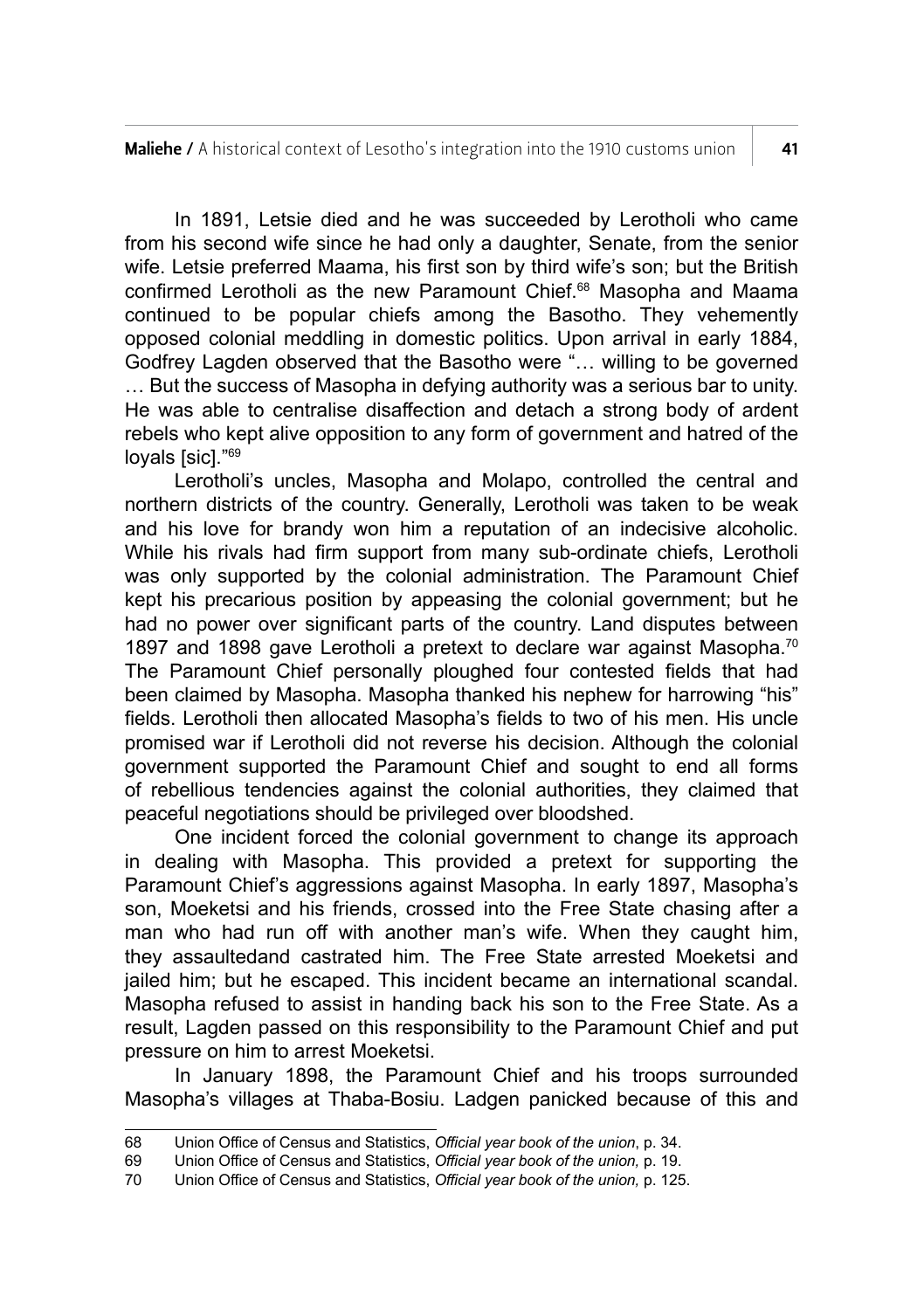informed the High Commissioner of these military developments in the arrest of Moeketsi. During the short battle, the High Commissioner endorsed and pledged to support Lerotholi's measures. He wrote to Ladgen: "… Lerothodi has begun well. Let him finish it quickly and bring Moeketsi as ordered. The High Commissioner is with you but do not delay. Let no walls stop you".<sup>71</sup>

With colonial backing, Lerotholi launched his final attack on Masopha towards the end of January and defeated him. The Paramount Chief finally arrested his uncle, and forced Masopha to pay a heavy fine. He pushed Masopha out of his Thaba-Bosiu stronghold. Masopha died a few months later in July.72 Masopha's defeat ended various forms of disobedience towards the colonial authorities.

Increased land disputes between Lerotholi, Masopha and other chiefs near the end of the nineteenth century were fuelled by population increase, land shortage, soil degradation and several environmental and economic catastrophes. These buttressed colonial government's aim to turn Lesotho into a cheap labour reserve for South African mines. From the 1870s and 1880s, Basotho flocked into their home country from the Free State, Transkei, and Natal along with their property and livestock. By the 1890s, the previously uninhabited mountain areas were populated by permanent residents cultivating crops along the slopes. These areas were previously used as seasonal grazing lands, *Metebo*. 73

The country experienced severe drought from 1894 to 1898. In the 1890s, their crops were attacked by several plagues of locusts. In 1891, the rinderpest epizootic culled 4 in 5 of Basotho cattle. The inevitable result was famine at fluctuating levels of intensity. Furthermore, the cattle epizootic persuaded the Free State to deploy protectionist measures. It halted importation of livestock from Basotho and other African communities. In 1893, the Free State further imposed tariffs on grain from Lesotho to protect Boer farmers who had turned to crop production. When railway lines linking coastal areas with the interior were completed in the 1890s, the Cape imported cheaper grain from Australia.74

<sup>71</sup> Murray, "From granary to labour reserve", pp. 3-20.<br>72 Murray. "From granary to labour reserve", pp. 3-20.

<sup>72</sup> Murray, "From granary to labour reserve", pp. 3-20.<br>73 Eldredge. Power in colonial Africa. pp. 67-69.

<sup>73</sup> Eldredge, *Power in colonial Africa*, pp. 67-69.

Murray, "From granary to labour reserve", pp. 3-20.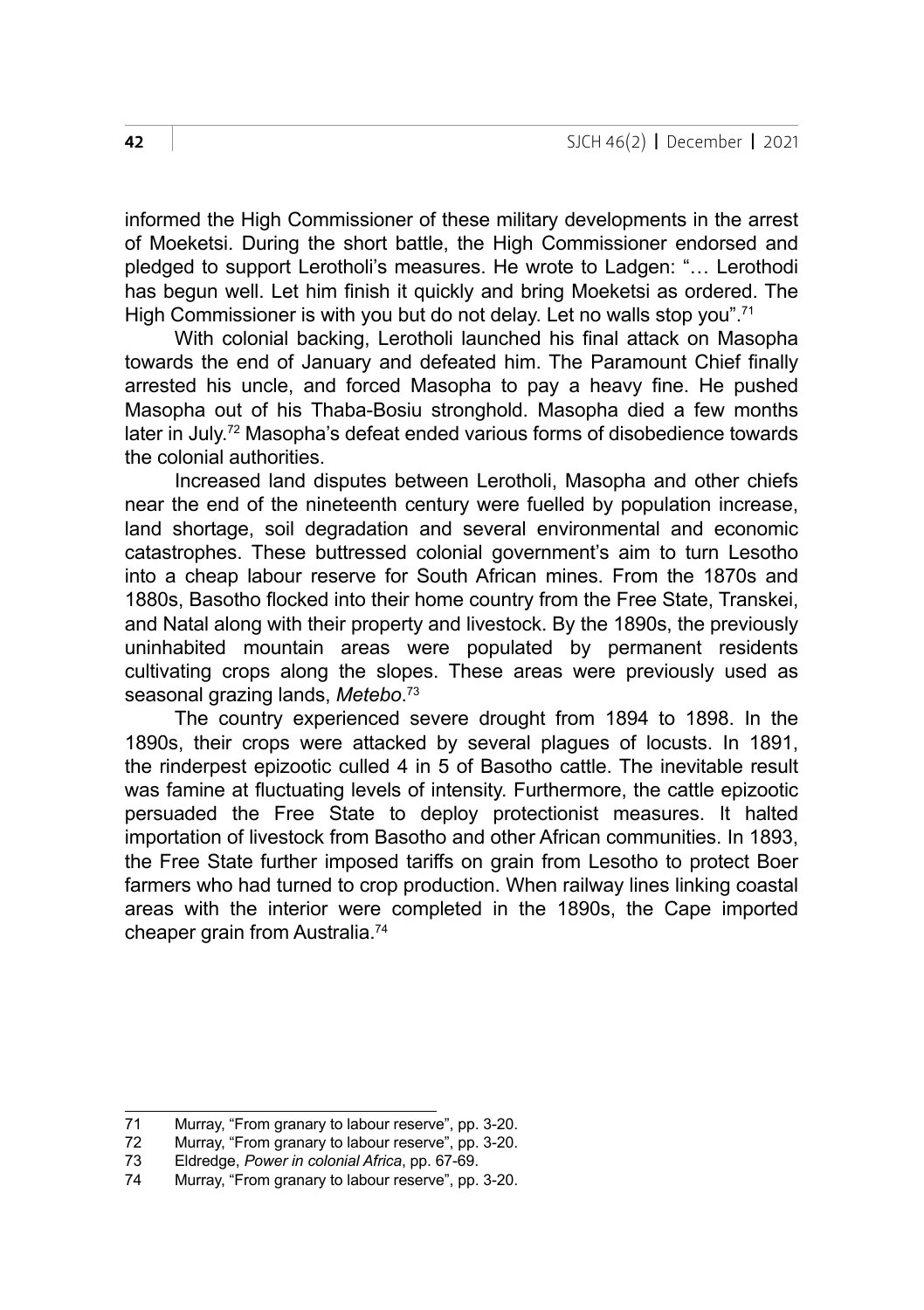### 7. INTEGRATION OF LESOTHO INTO THE 1910 CUSTOMS UNION AGREEMENT

Though the British had consolidated their power over the Basotho, they did not underestimate them. They controlled the chiefs and the Basotho's economy. They ensured that the Basotho remained tied to the regional market economy and left the everyday politics of governance to them. The British had to acknowledge geopolitical entities but claimed suzerainty and economic control, while striving to find economically pragmatic options to administer the country. The integration of Lesotho into the Customs Union Agreement in the manner it did was a manifestation of these fickle conditions and power dynamics, on the one hand.

On the other hand, the British failed to disarm the Basotho in the Gun War, as shown. As a result, the British were no longer eager to pursue the project of colonising the Basotho. Apprehensive of the Boer aggression across the new colonial borders, the Basotho chose to align with the British, to which they agreed subject to conditions that the Basotho must participate in the generation of revenue towards administration of the country. As shown, they had already agreed to the payment of tax in 1871. As Thabane aptly observes, the Basotho were colonised with the objective to incorporate them into the Cape Colony. This colonial aspiration was buttressed by the country's poor economic and political conditions following the Basotho's loss of their land and economic independence. The British considered the territory as economically non-viable state.75

As a result, the integration of Lesotho into the customs union served as a first step towards achieving the colonial goal of incorporating the country into what became South Africa, while being a source of revenue for the colonial administration. Thabane observes that "…running through policies of annexation of Basotho and their territory to the Cape Colony, in 1871, their inclusion in a customs union with the Free State, in the late 1880s" with the "possibilities of incorporation into the Union of South Africa, in 1909, was the recognition that, as was the case at the moment of colonisation and annexation, Lesotho's material circumstances did not favour creation of an economically viable and political stable state".76

In 1889, the Cape Colony and the Orange Free State established a customs agreement with the aim to free trade zone internally and create a

<sup>75</sup> Thabane, "Towards an identification of historical roots of Lesotho's political instability", pp. 13-14.

<sup>76</sup> Thabane, "Towards an identification of historical roots of Lesotho's political instability", pp. 13-14.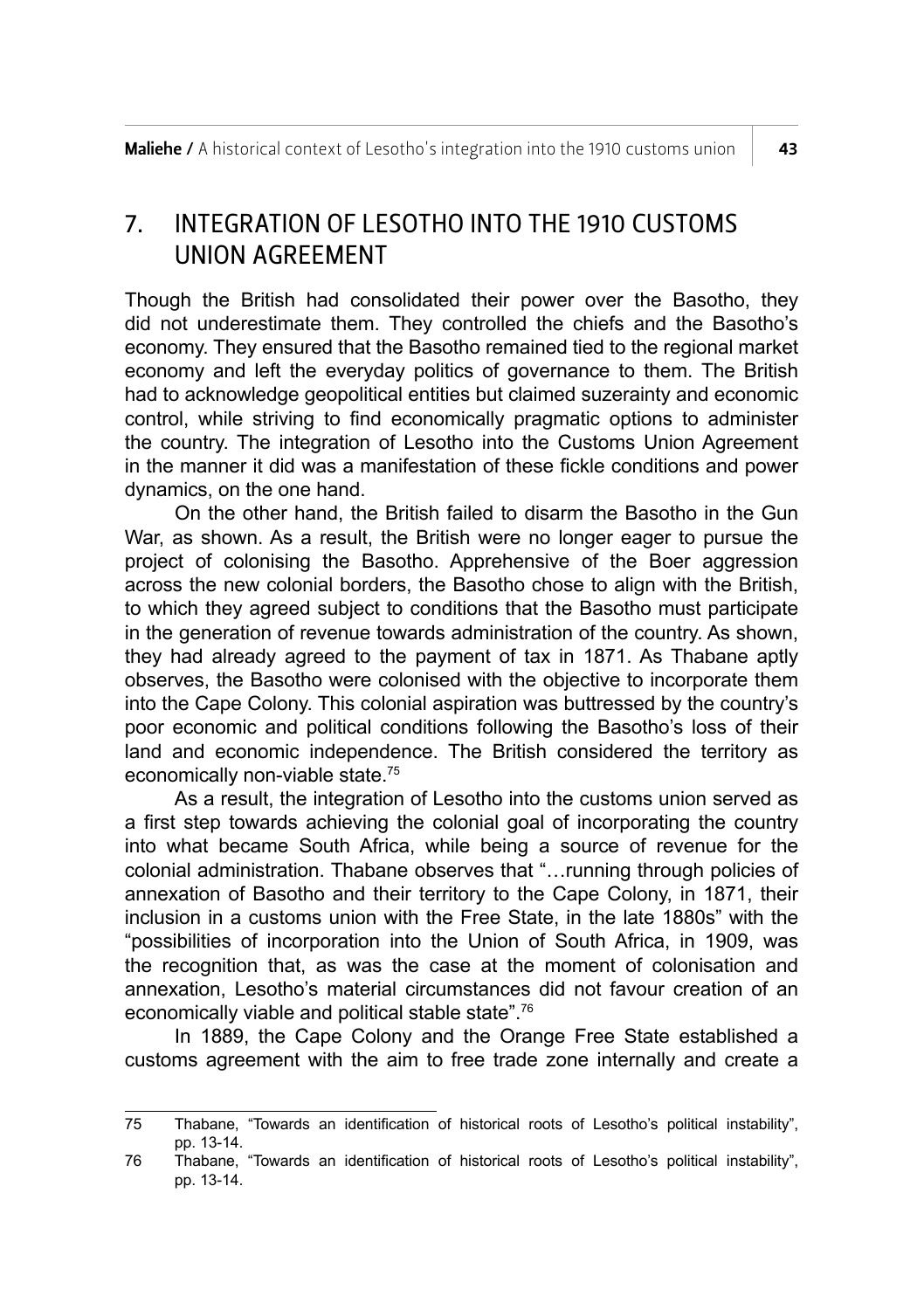common external tariff (CET).<sup>77</sup> The British integrated Lesotho, along with British Bechuanaland<sup>78</sup>, into the Customs Union Convention in 1891, and Bechuanaland (Botswana) in 1893. It was only after the 1898 Convention that the Transvaal joined the customs union following lengthy persuasions. In 1899, the Transvaal finally signed a Treaty of Friendship and Commerce with the Orange Free State and accordingly signed for inclusion into the customs union. Natal joined the same year.<sup>79</sup> Opting to distance itself from the British. the Transvaal had charted its own imports routes with the Portuguese. After the Delagoa Bay railway line (Pretoria-Maputo railway) was completed in 1890, it imported goods through Mozambique.<sup>80</sup>

Lesotho and Botswana were included "… under a separate protocol which categorised them as second-class members with diminishing rights", and with no voting rights.<sup>81</sup> The prevailing justification at the time was that the High Commissioner would act in their interest though "their imports were insignificant in comparison with those of the colonies and they did not attach very great importance to the tariff…" as Grant Maasdorp observed.82 Nonetheless, Lesotho received about £18 000 until 1901 towards its administration.

Between 1899 and 1902, the Anglo-Boer broke out. The war was fought before the 1898 Convention could come into effect. As a result, the British and the Boers established a new customs convention in 1903.In this convention, the British integrated Southern Rhodesia. Along with North-Western Rhodesia (Barotseland), Swaziland (Eswatini) was admitted into the new agreement in 1904 and 1905, respectively. Until then, Swaziland had been a member of the Transvaal-Maputo trade agreement from 1894. The agreement crumbled when Natal withdrew in 1905, forcing the members to re-negotiate a new convention in 1906<sup>83</sup>

The South African Act of 1909 which established the Union of South Africa was a turning point. It terminated the new convention and amalgamated the British colonies and the Afrikaner republics into one country. The aim was to ultimately incorporate the High Commission Territories into the Union, but the British were careful not to rush the process since it would provoke hostility. Akinola Aguda supports that,

<sup>77</sup> Lundahl and Peterson, *The dependent economy*, pp. 98-99.

As a British Protectorate, it was constituted by the districts of Vryburg, Taung, Kuruman, Gordonia and Mafikeng.

<sup>79</sup> Lundahl and Peterson, *The dependent economy*, pp. 98-99.

<sup>80</sup> G Maasdorp, "A century of Customs Union in Southern Africa, 1889-1986". Paper presented at the conference of the economic society of South Africa, Johannesburg, September 1989, p. 12.

<sup>81</sup> Ngalawa, "Anatomy of the Southern African Customs Union", p. 146.

<sup>82</sup> Maasdorp, "A century of Customs Union in Southern Africa", p. 13.

<sup>83</sup> Gibb, "The new Southern African Customs Union Agreement", pp. 586-587.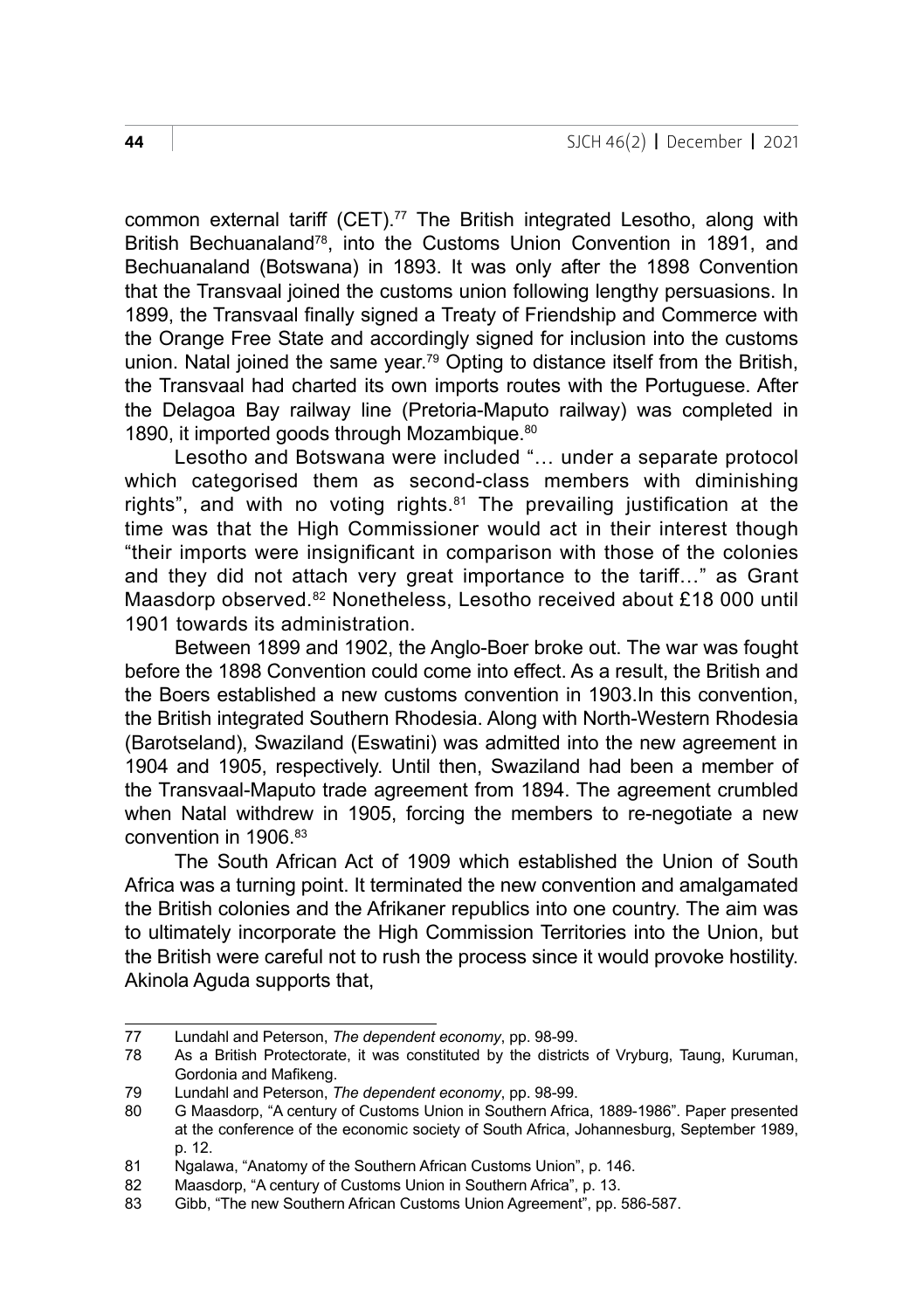… by 1909 when the South Africa Act which created a Union out of the existing Colonies in South Africa was being debated in England, considerable pressure was exercised by the European Governments of these South African Colonies on Great Britain to hand over the Bechuanaland Protectorate (with Basutoland and Swaziland) to the Union which was about to be born. Britain was hesitant but the people of this country had no illusions as to where their future lay.84

A "temporary" resolution came out of a short document signed four times by Gladstone, the Governor of the Union and High Commissioner of the three territories. This was the 1910 Customs Union Agreement (CUA) signed on 29 June 1910 in Potchefstroom. The Agreement established an economic partnership between the Union and the British High Commission Territories.<sup>85</sup> Controlled from the Union's Treasury, the Agreement established a revenue sharing mechanism through which members proportionally received an average amount of the total customs and excise duties collected and placed in a common revenue pool.<sup>86</sup>

The treasury of the Union of South Africa collected all the customs revenues and excise duties and distributed them to the member states quarterly.87 By the mid-1900s, the Union Office of Census and Statistics reported that: "The Territory (Lesotho) is financially self-supporting, the principal sources of revenue being the Native Tax (Hut Tax), Customs and Licences".88 In 1916, tax contributed the highest share of the national revenue at about £103000. It was followed by customs revenues calculated at £51 000. Licences came third but only constituted £6 900. The gap between the three was too wide. In 1919, taxes increased to approximately £106 000 and customs to £60 000.89

Being of colonial origin, the Agreement perpetrated inequality and marginalisation of the territories. The Union dominated the Agreement, earning the highest share. Basutoland earned 1.3 per cent of the total revenue, Botswana and Eswatini received 0.3 per cent and 0.9 per cent, respectively.90 Systemically, the Union ensured that these members remained

<sup>84</sup> JA Aguda, "Legal developments in Botswana from 1885-1966", *Botswana Notes and Records* 5, 1973, p. 52.

<sup>85</sup> South-West Africa (Namibia) was included in 1921 after South Africa took over from the Germans in 1915.

<sup>86</sup> Gibb, "The New Southern African Customs Union Agreement", p. 589.

<sup>87</sup> Lundahl and Peterson, *The Dependent economy*, pp. 98-99.

<sup>88</sup> Union Office of Census and Statistics, *Official year book of the Union,* p. 926. For a compressive history of colonial commerce and trading licenses see, S Maliehe, "An obscured narrative in the political economy of colonial commerce in Lesotho, 1870-1966", *Historia* 59 (2), 2014, pp. 28-45.

<sup>89</sup> Union Office of Census and Statistics, *Official year book of the Union*, p. 926.<br>90 Maasdorn <sup>#</sup>A century of Customs Union in Southern Africa" pp. 16-17

Maasdorp, "A century of Customs Union in Southern Africa", pp. 16-17.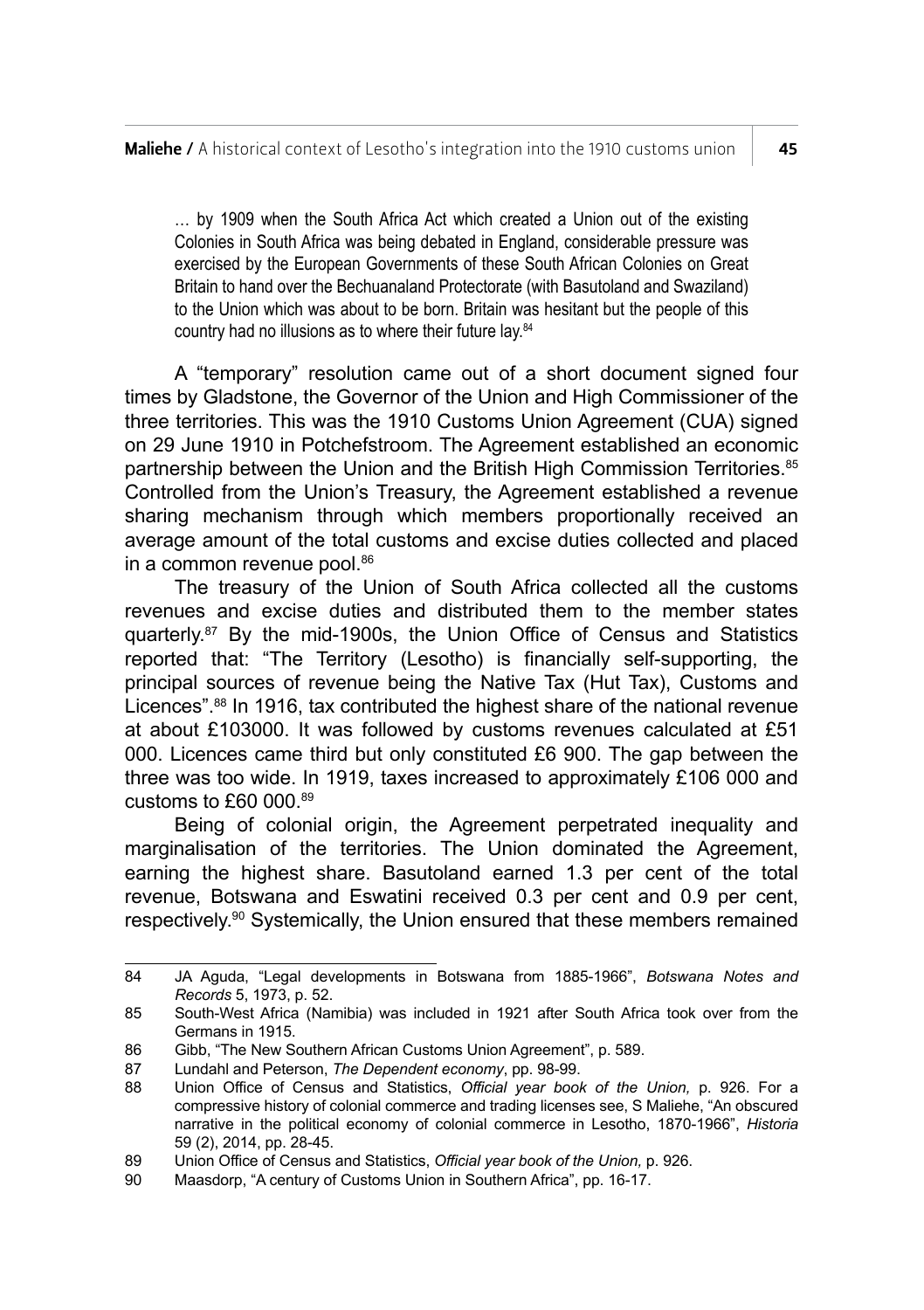peripheral. The contribution of the territories only included overseas imports at the exclusion of those from the Union. Worse, some of the goods were processed in the Union adding further leakages on their revenue contribution. Botswana was further marginalised by the fact that its capital was in Mafikeng within the Union and high volumes of imports of the capital were excluded from its contribution.<sup>91</sup> Richard Gibb supports that: "SACU has its origins in a colonial strategy that considered the independence of the [High Commission Territories, HTCs] as non-viable, both economically and politically…" He added that: "Overall, the 1910 Agreement made no provision for the HCTs to manage their own economies as economic development beyond resource extraction was never envisaged as a serious option".<sup>92</sup>

The marginalisation and impoverishment of the territories served both the British and Afrikaners politically. Successive Prime Ministers (Jan Smuts and James Barry Hertzog) pushed for the incorporation of the territories into the Union and ensured that they remained weak so that it could continue to dominate them. With the growth of the Afrikaner movement in the early twentieth century, the British, sought to retain its control over the region, and was less keen on making the territories economically attractive.<sup>93</sup>

#### 8. CONCLUSION

This paper revisited the history of Lesotho's integration into the 1910 Customs Union Agreement. It chronicled the historical context and politics in the integration of the country. It focused on the period between the 1870s when the country was annexed to the Cape and 1910s, when it was integrated into a new customs agreement. The paper observes that the manner, in which the process of integration unfolded, was a reflection of the objective and subjective conditions of the time. First, this was a practical, but temporary, measure to finance the colonial administration after Lesotho was disannexed from the Cape to be ruled directly from Britain. Second, militant conflicts among the Basotho, the British and the Afrikaner groups in the Free State contributed in shaping the nature of the union. Exploring the historical conditions and politics of the time, especially, the Basotho's resistance to British imperialism, the latter had to cautiously approach the question of incorporation of Lesotho into South Africa. On the one hand, the British recognised Lesotho a geopolitical entity, and on the other, ensured that they had control over the administration and economic control of the country.

<sup>91</sup> Maasdorp, "A century of Customs Union in Southern Africa", pp. 16-17.<br>92 Gibb. "The new Southern African Customs Union Agreement", pp. 588-

<sup>92</sup> Gibb, "The new Southern African Customs Union Agreement", pp. 588-589.<br>93 Gibb "The new Southern African Customs Union Agreement" p. 591.

Gibb, "The new Southern African Customs Union Agreement", p. 591.